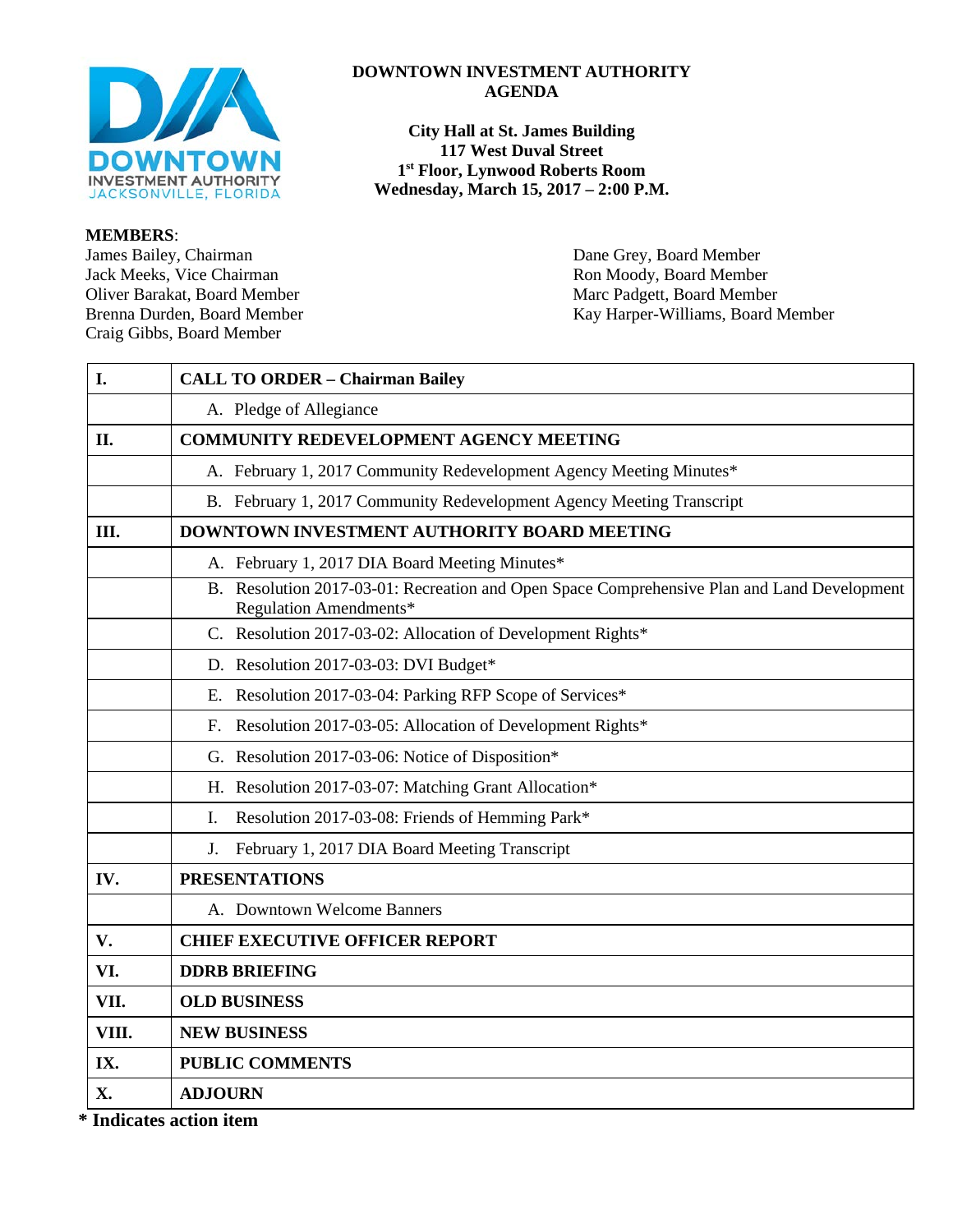

#### **Downtown Investment Authority Community Redevelopment Area Board Lynwood Roberts Room**

**117 West Duval Street, 1st Floor, Lynwood Roberts Room**  *Wednesday, March 15, 2017 - 2:00 p.m.*

# *Community Redevelopment Area Board MEETING MINUTES*

**Board Members Present:** Jim Bailey, Chairman; Jack Meeks, Vice Chairman; Oliver Barakat; Dane Grey; Brenna Durden; Craig Gibbs; Ron Moody; Marc Padgett and Kay Harper Williams

**Board Members Absent:** None

**Council President:** None

**Mayor's Staff:** None

**DIA Staff:** Aundra Wallace, DIA Chief Executive Officer; Guy Parola, DIA Development Manager; Tom Daly, DIA Development Analyst; and Jim Klement, DIA Development Coordinator;

**Office of General Counsel:** John Sawyer

### **I. CALL TO ORDER –** Chairman Bailey

Chairman Bailey convened the meeting at 2:00 p.m.

# **II. PRESENTATIONS**

CEO Wallace reported that the Evaluation Committee meeting will be held March  $20<sup>th</sup>$  at 11:00 a.m., in Conference Room C on the third floor regarding the 70 acres of riverfront City-Owned Property. Board Member Moody, John Pappas, Public Works Director and himself are Committee Members. The Evaluation Committee will report to the Board at the April 19<sup>th</sup> meeting.

# **II. ACTION ITEMS**

# *A. FEBRUARY 1, 2017 COMMUNITY REDEVELOPMENT AGENCY MEETING MINUTES.*

**A MOTION WAS MADE BY BOARD MEMBER GIBBS AND SECONDED BY BOARD MEMBER MOODY APPROVING THE FEBRUARY 1, 2017 COMMUNITY REDEVELOPMENT AGENCY MEETING MINUTES.** 

**THE MOTION PASSED UNANIMOUSLY 9-0-0.** 

# **III. ADJOURNMENT**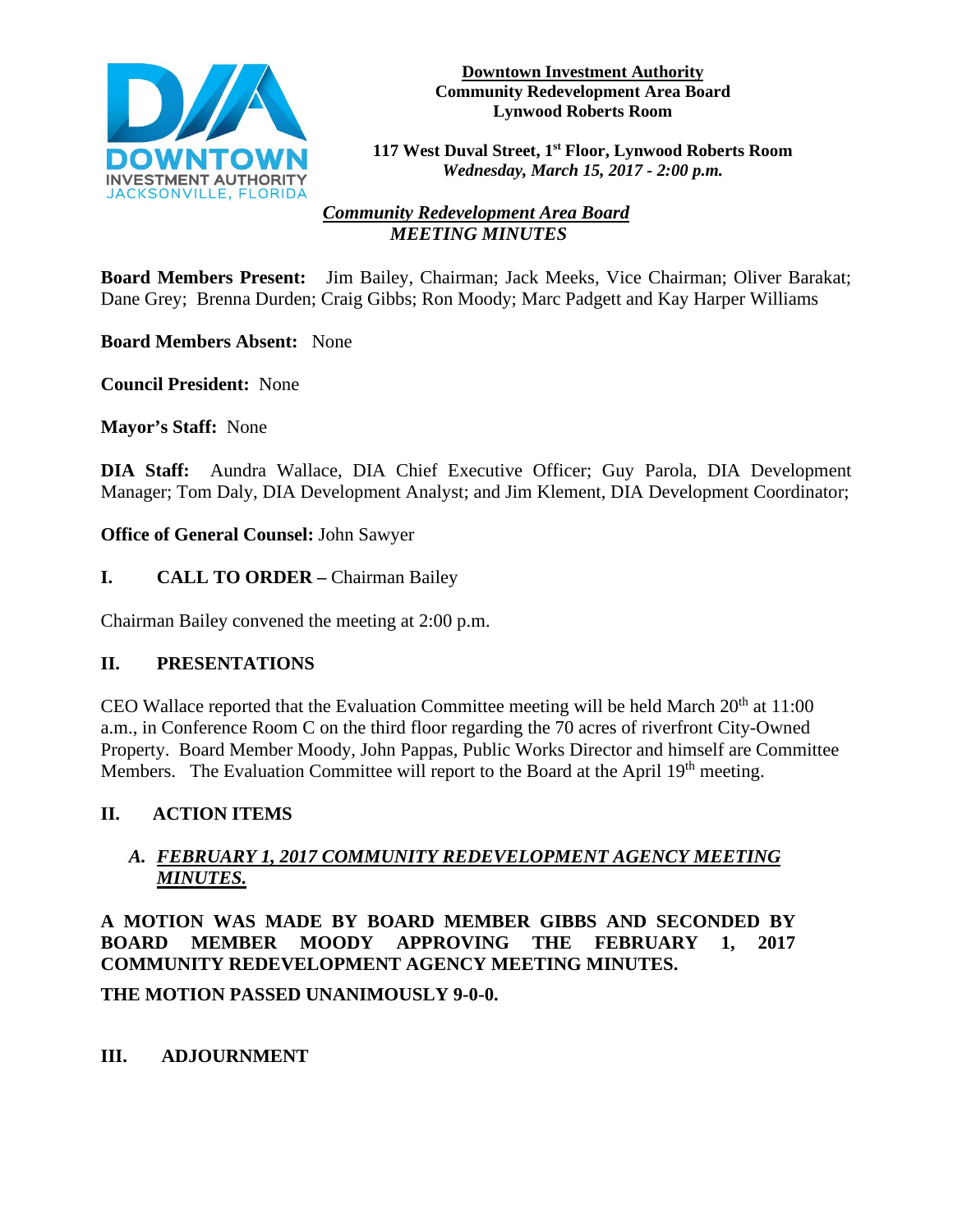Downtown Investment Authority Community Redevelopment Agency Meeting - Wednesday, March 15, 2017 Page 2 of 2

There being no further business, Vice Chair Meeks adjourned the meeting at approximately 11:26 a.m.

*The written minutes for this meeting are only an overview of what was discussed. For verbatim comments of this meeting, a transcript is available upon request. Please contact Karen Underwood, at (904) 630-3492, or by email at karenu@coj.net.*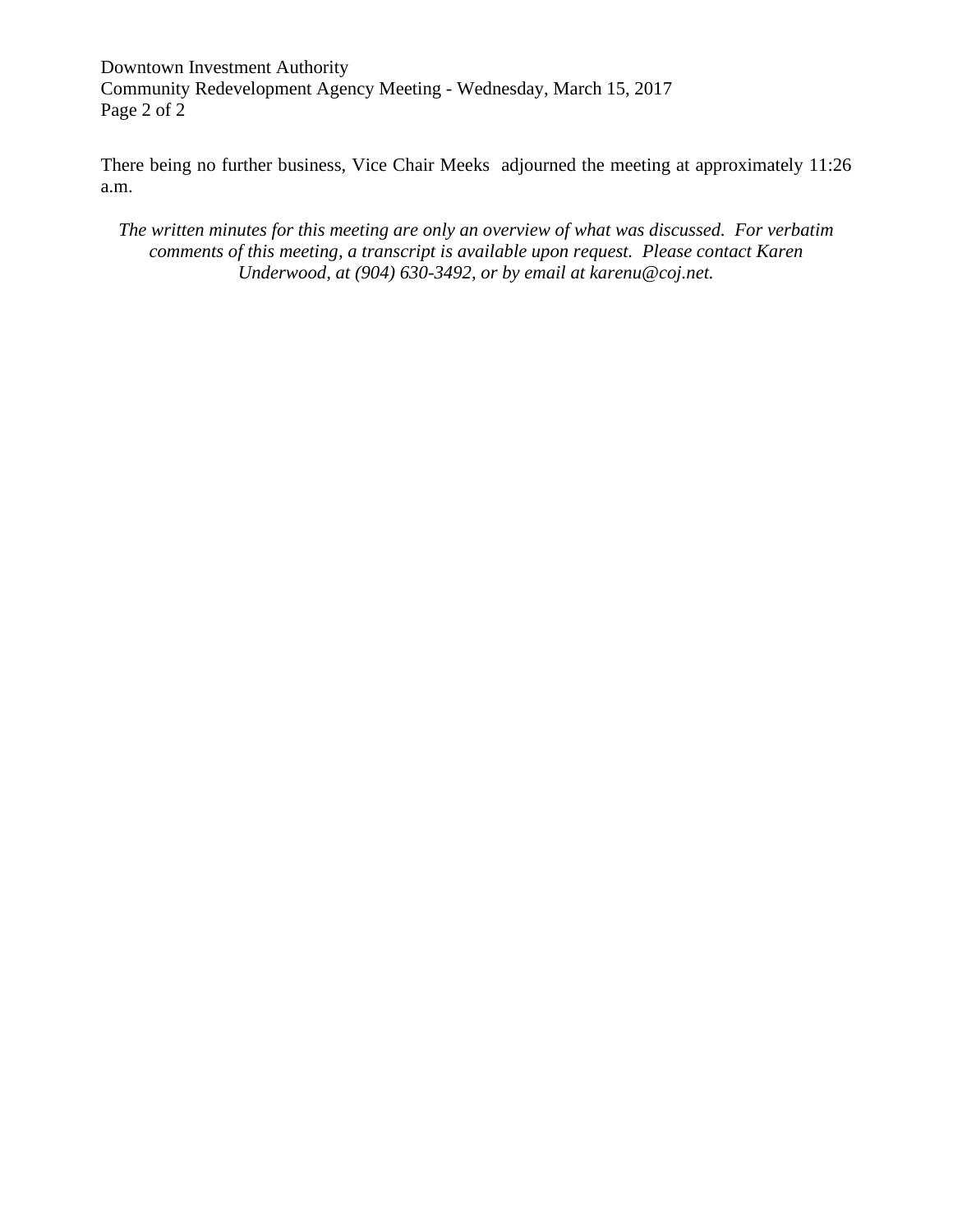

#### **Downtown Investment Authority Board Meeting Lynwood Roberts Room**

**117 West Duval Street, 1st Floor, Lynwood Roberts Room**  *Wednesday, March 15, 2017 - 2:05 p.m.*

# *Downtown Investment Authority Board MEETING MINUTES*

**Board Members Present:** Jim Bailey, Chairman; Jack Meeks, Vice Chairman; Oliver Barakat; Dane Grey; Brenna Durden; Craig Gibbs; Ron Moody; Marc Padgett and Kay Harper Williams

**Board Members Absent:** None

**Council President:** None

**Mayor's Staff:** None

**DIA Staff:** Aundra Wallace, DIA Chief Executive Officer; Guy Parola, DIA Development Manager; Tom Daly, DIA Development Analyst; and Jim Klement, DIA Development Coordinator;

**Office of General Counsel:** John Sawyer

**I. CALL TO ORDER –** Chairman Bailey

Chairman Bailey convened the meeting at 2:00 p.m.

### **II. ACTION ITEMS**

### **A. FEBRUARY 1, 2017 DIA BOARD MEETING MINUTES.**

**A MOTION WAS MADE BY BOARD MEMBER GIBBS AND SECONDED BY BOARD MEMBER GREY APPROVING THE FEBRUARY 1, 2017 DIA BOARD MEETING MINUTES.** 

**THE MOTION PASSED UNANIMOUSLY 9-0-0.** 

**B. RESOLUTION 2017-03-01: RECREATION AND OPEN SPACE COMPREHENSIVE PLAN AND LAND DEVELOPMENT REGULATION AMENDMENTS.** 

**A RESOLUTION OF THE DOWNTOWN INVESTMENT AUTHORITY ("DIA") FINDING THAT THE CITY OF JACKSONVILLE COMPREHENSIVE PLAN AND LAND DEVELOPMENT REGULATIONS SHOULD INCLUDE AN OPTION FOR MULTI-FAMILY DEVELOPERS WITHIN THE CENTRAL BUSINESS DISTRICT ("CBD") LAND USE CATEGORY TO PAY A RECREATION FEE FOR THE CREATION, ENHANCEMENT AND IMPROVEMENT OF PUBLIC PARKS AND RECREATION FACILITIES IN LIEU OF PROVIDING FOR SUCH WITHIN THEIR DEVELOPMENT; INSTRUCTING DIA CHIEF EXECUTIVE OFFICER ("CEO"), IN CONJUNCTION WITH**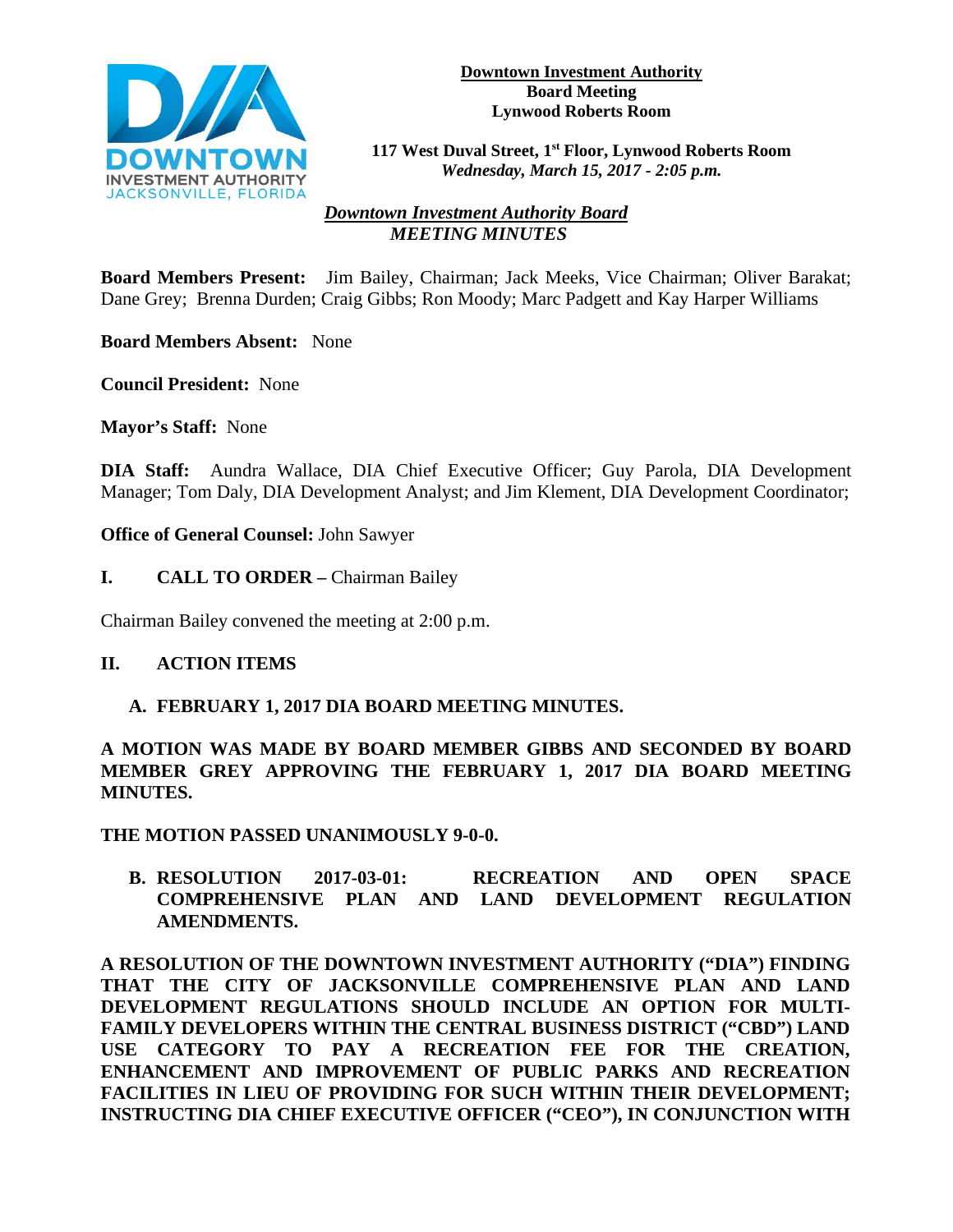Downtown Investment Authority Board Meeting - Wednesday, March 15, 2017 Page 2 of 6

**THE PLANNING AND DEVELOPMENT DEPARTMENT, THE PARKS RECREATION AND COMMUNITY SERVICES DEPARTMENT, AND THE OFFICE OF GENERAL COUNSEL TO DEVELOP LEGISLATION EFFECTUATING A RECREATION FEE PAYMENT OPTION FOR MULTI-FAMILY DEVELOPMENTS WITHIN THE CBD LAND USE CATEGORY; REQUESTING THAT CITY COUNCIL ADOPT LEGISLATION TO AMEND THE CITY OF JACKSONVILLE COMPREHENSIVE PLAN AND LAND DEVELOPMENT CODE TO EFFECTUATE A RECREATION FEE PAYMENT OPTION; PROVIDING FOR AN EFFECTIVE DATE.** 

CEO Wallace proposed to establish a workshop and asked Board Member Padgett and Board Member Durden's participation. This item was deferred and will be brought back to the Board in April or May 2017.

Chairman Bailey rearranged the order of the agenda and moved to Resolution 2017-03-08.

### **C. RESOLUTION 2017-03-08: FRIENDS OF HEMMING PARK**

### **A RESOLUTION SUPPORTING ORDINANCE 2017-198 TO REINSTATE THE FRIENDS OF HEMMING PARK CONTRACT (FOUR TIMES AMENDMED); AND TO APPROPRIATE \$415,000 FOR OPERATIONS & CAPITAL IMPROVEMENTS AT HEMMING PARK.**

CEO Wallace brought forth Resolution 2017-03-08 and supporting Ordinance 2017-198.

Daryl Joseph, Parks and Recreation Director was present to answer any questions regarding the Friends of Hemming Park.

### **A MOTION WAS MADE BY BOARD MEMBER MEEKS AND SECONDED BY BOARD MEMBER GIBBS APPROVING RESOLUTION 2017-03-08.**

### **THE MOTION PASSED UNANIMOUSLY 9-0-0.**

### **D. RESOLUTION 2017-03-07: MATCHING GRANT ALLOCATION**

**A RESOLUTION OF THE DOWNTOWN INVESTMENT AUTHORITY (THE "DIA") PLEDGING \$25,000 AS MATCHING FUNDS FOR A COMMUNITY DEVELOPMENT BLOCK GRANT ("CDBG") APPLICATION BEING SUBMITTED BY THE PLANNING AND DEVELOPMENT DEPARTMENT FOR THE CONSTRUCTION OF DEDICATED BICYCLE LANES ON LIBERTY STREET AND MYRTLE AVENUE; INSTRUCTING THE CHIEF EXECUTIVE OFFICER OF THE DIA TO TAKE ALL NECESSARY ACTION IN CONNECTION THEREWITH TO EFFECTUATE THE PURPOSES OF THIS RESOLUTION; PROVIDING FOR AN EFFECTIVE DATE.** 

CEO Wallace brought forth Resolution 2017-03-07.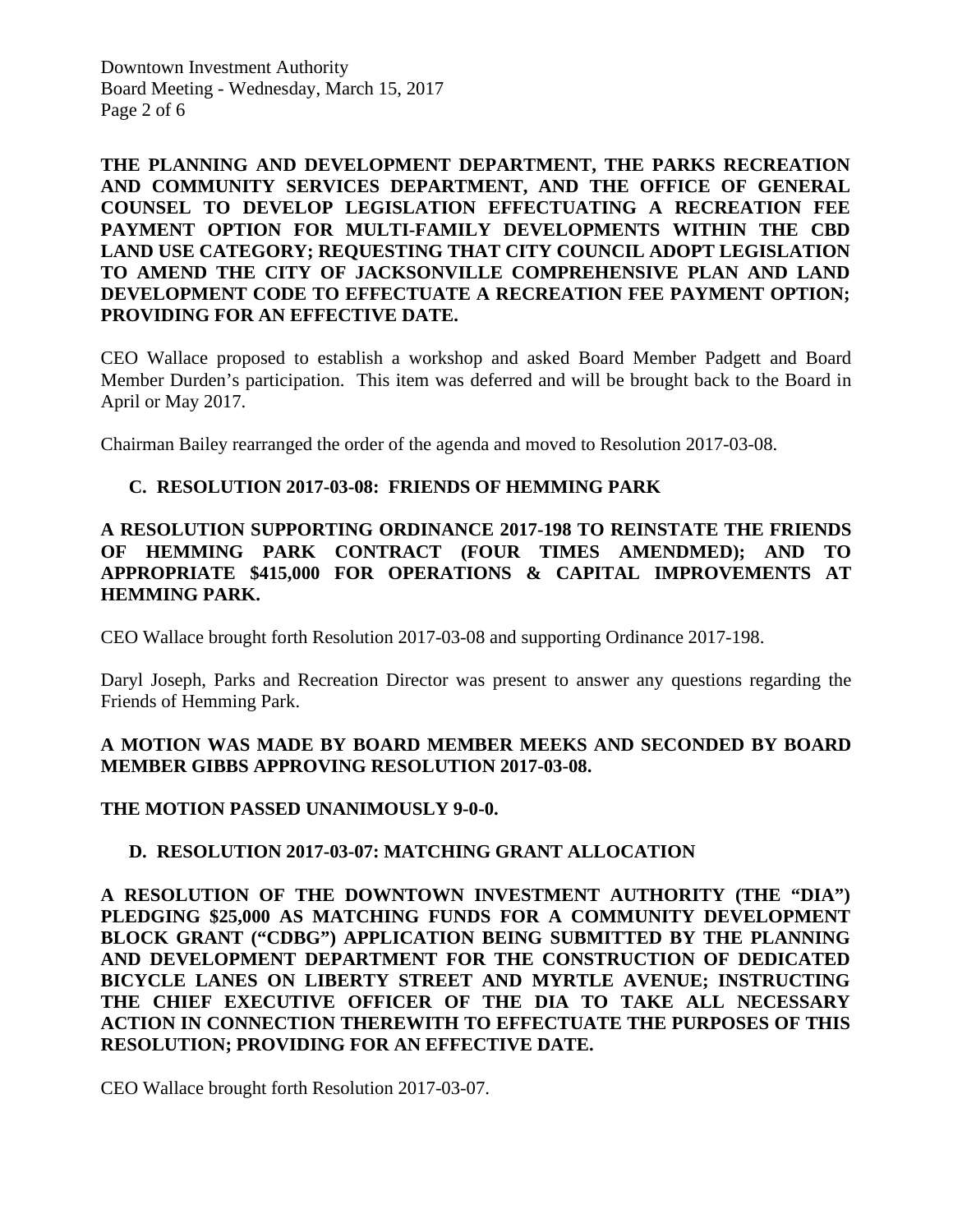Downtown Investment Authority Board Meeting - Wednesday, March 15, 2017 Page 3 of 6

Mr. Parola reminded the Board that inside of the CRA Plan, Liberty Street is discussed about creating dedicated bike lanes and moving curbs etc. A map was presented and information related documents were in the packet. CEO Wallace pointed out Section 6, Page 41 of the CRA Plan that clearly discussed Liberty Street and a pedestrian/bicycle path.

Amy Ingles, Bicycle Pedestrian Coordinator was present to answer any questions.

Colin Moore, Grants writer discussed the application scorings.

CEO Wallace reminded the Board that this is a match to \$90,000 and \$115,000. The \$25,000 is non-TIF dollars that can be used on this area.

### **A MOTION WAS MADE BY BOARD MEMBER MEEKS AND SECONDED BY BOARD MEMBER MOODY APPROVING RESOLUTION 2017-03-07.**

### **THE MOTION PASSED UNANIMOUSLY 9-0-0.**

### **E. RESOLUTION 2017-03-02: ALLOCATION OF DEVELOPMENT RIGHTS**

**A RESOLUTION OF THE DOWNTOWN INVESTMENT AUTHORITY ("DIA") ALLOCATING TEN (10) MULTI-FAMILY UNITS OF PHASE I DEVELOPMENT RIGHTS WITHIN THE NORTHSIDE WEST COMPONENT AREA OF THE CONSOLIDATED DOWNTOWN DEVELOPMENT OF REGIONAL IMPACT TO VESTCOR, INC. TO BE UTILIZED ON THE PROPERTY IDENTIFIED BY DUVAL COUNTY TAX PARCEL NUMBER 074920 0000; FINDING THAT THE PLAN OF DEVELOPMENT IS CONSISTENT WITH THE DIA'S BUSINESS INVESTMENT AND DEVELOPMENT PLAN ("BID PLAN"); AUTHORIZING THE CHIEF EXECUTIVE OFFICER TO EXECUTE THE CONTRACTS AND DOCUMENTS AND OTHERWISE TAKE ALL NECESSARY ACTION IN CONNECTION THEREWITH TO EFFECTUATE THE PURPOSES OF THIS RESOLUTION; PROVIDING AN EFFECTIVE DATE.** 

CEO Wallace brought forward Resolution 2017-03-02.

### **A MOTION WAS MADE BY BOARD MEMBER MEEKS AND SECONDED BY BOARD MEMBER MOODY APPROVING RESOLUTION 2017-03-02.**

#### **THE MOTION PASSED UNANIMOUSLY 9-0-0.**

# **F. RESOLUTION 2017-03-04: PARKING RFP SCOPE OF SERVICES**

**A RESOLUTION OF THE DOWNTOWN INVESTMENT AUTHORITY ("DIA") APPROVING THE SCOPE OF SERVICES ATTACHED HERETO AS EXHIBIT "A" FOR THE PROCUREMENT OF PROFESSIONAL SERVICES THROUGH THE OFFICE OF PUBLIC PARKING FOR THE DEVELOPMENT OF A PUBLIC PARKING STRATEGY AND IMPLEMENTATION PLAN; DEVELOP AND IMPLEMENT A "PARK ONCE"**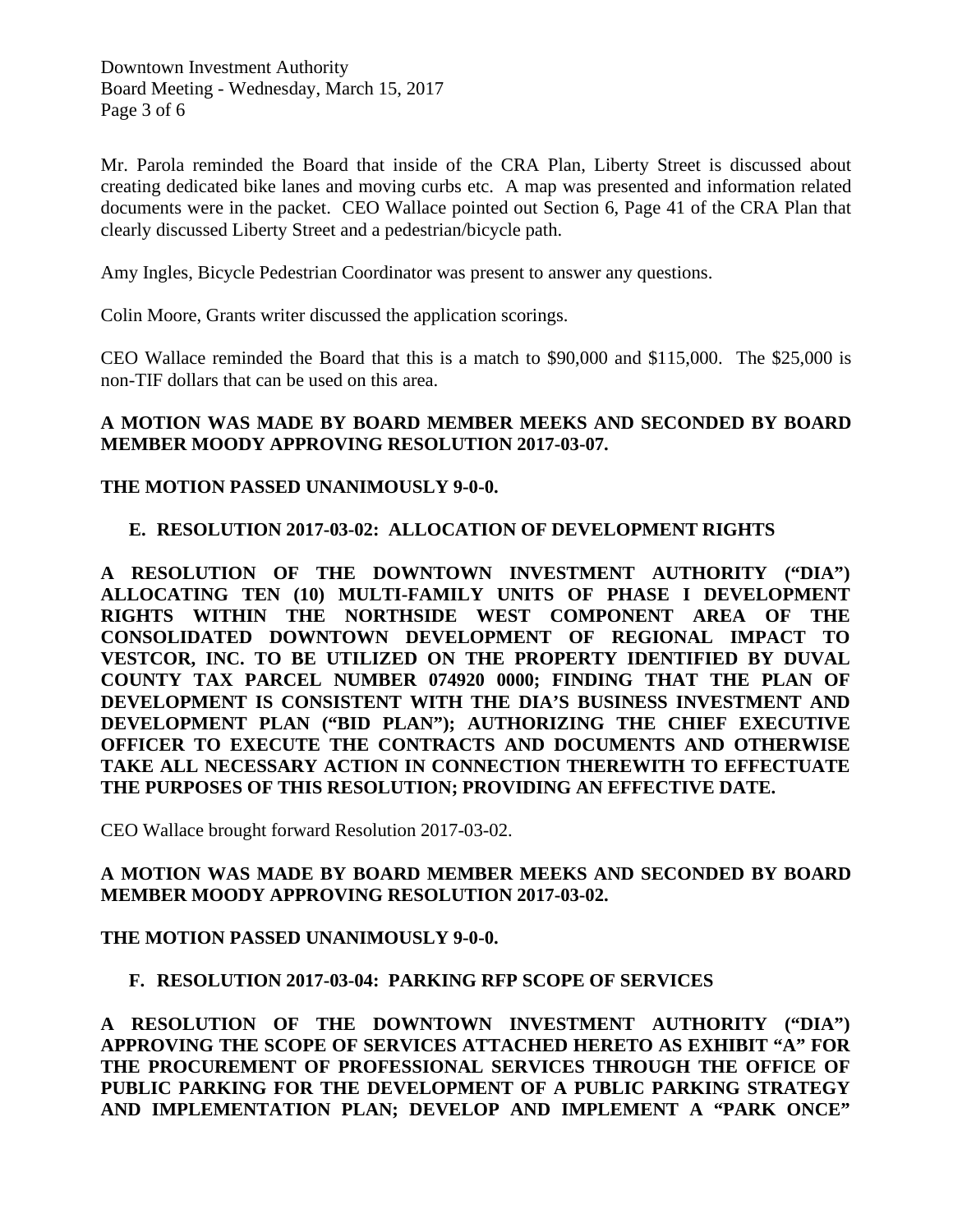# **STRATEGY WITHIN DOWNTOWN; AUTHORIZING THE DIA CHIEF EXECUTIVE OFFICER TO NEGOTIATE AND EXECUTE CONTRACTS IN ACCORDANCE WITH EXHIBIT "A" ATTACHED HERETO; PROVIDING AN EFFECTIVE DATE.**

CEO Wallace brought forth Resolution 2017-03-04. The purpose of the Resolution is to hire a parking strategy consultant to further assist in developing the downtown parking strategy as well as look at some opportunities from a residential standpoint equally as well.

Chairman Bailey stated that there has been a lot of history with this and it is probably the most important time to get our arms around this with an inventory of what we have, know and what we have to work with.

Board Member Barakat noted that this is very much in need and he commended the staff for taking the initiative to do this study.

# **A MOTION WAS MADE BY BOARD MEMBER MEEKS AND SECONDED BY BOARD MEMBER DURDEN APPROVING RESOLUTION 2017-03-04 AS AMENDED.**

# **THE MOTION PASSED UNANIMOUSLY 9-0-0.**

### **G. RESOLUTION 2017-03-05: ALLOCATION OF DEVELOPMENT RIGHTS.**

**A RESOLUTION OF THE DOWNTOWN INVESTMENT AUTHORITY ("DIA") ALLOCATING FORTY (40) MULTI-FAMILY UNITS OF PHASE I DEVELOPMENT RIGHTS WITHIN THE NORTHSIDE EAST COMPONENT AREA OF THE CONSOLIDATED DOWNTOWN DEVELOPMENT OF REGIONAL IMPACT TO 527 DUVAL STREET, LLC, TO BE UTILIZED ON THE PROPERTIES IDENTIFIED BY DUVAL COUNTY TAX PARCEL NUMBERS 073649 0000; 073647 0000, 073648 0000, 073650 0000, 073651 0000, 073652 0000, and 073654 0000. FINDING THAT THE PLAN OF DEVELOPMENT IS CONSISTENT WITH THE DIA'S BUSINESS INVESTMENT AND DEVELOPMENT PLAN ("BID PLAN"); AUTHORIZING THE CHIEF EXECUTIVE OFFICER TO EXECUTE THE CONTRACTS AND DOCUMENTS AND OTHERWISE TAKE ALL NECESSARY ACTION IN CONNECTION THEREWITH TO EFFECTUATE THE PURPOSES OF THIS RESOLUTION; PROVIDING AN EFFECTIVE DATE.** 

CEO Wallace brought forth Resolution 2017-03-05.

Rafael Caldera, DDRB Member and Architect was present. He discussed that the houses are over 100 years old and have no architectural value.

# **A MOTION WAS MADE BY BOARD MEMBER MEEKS AND SECONDED BY BOARD MEMBER GIBBS APPROVING RESOLUTION 2017-03-05.**

# **THE MOTION PASSED UNANIMOUSLY 9-0-0.**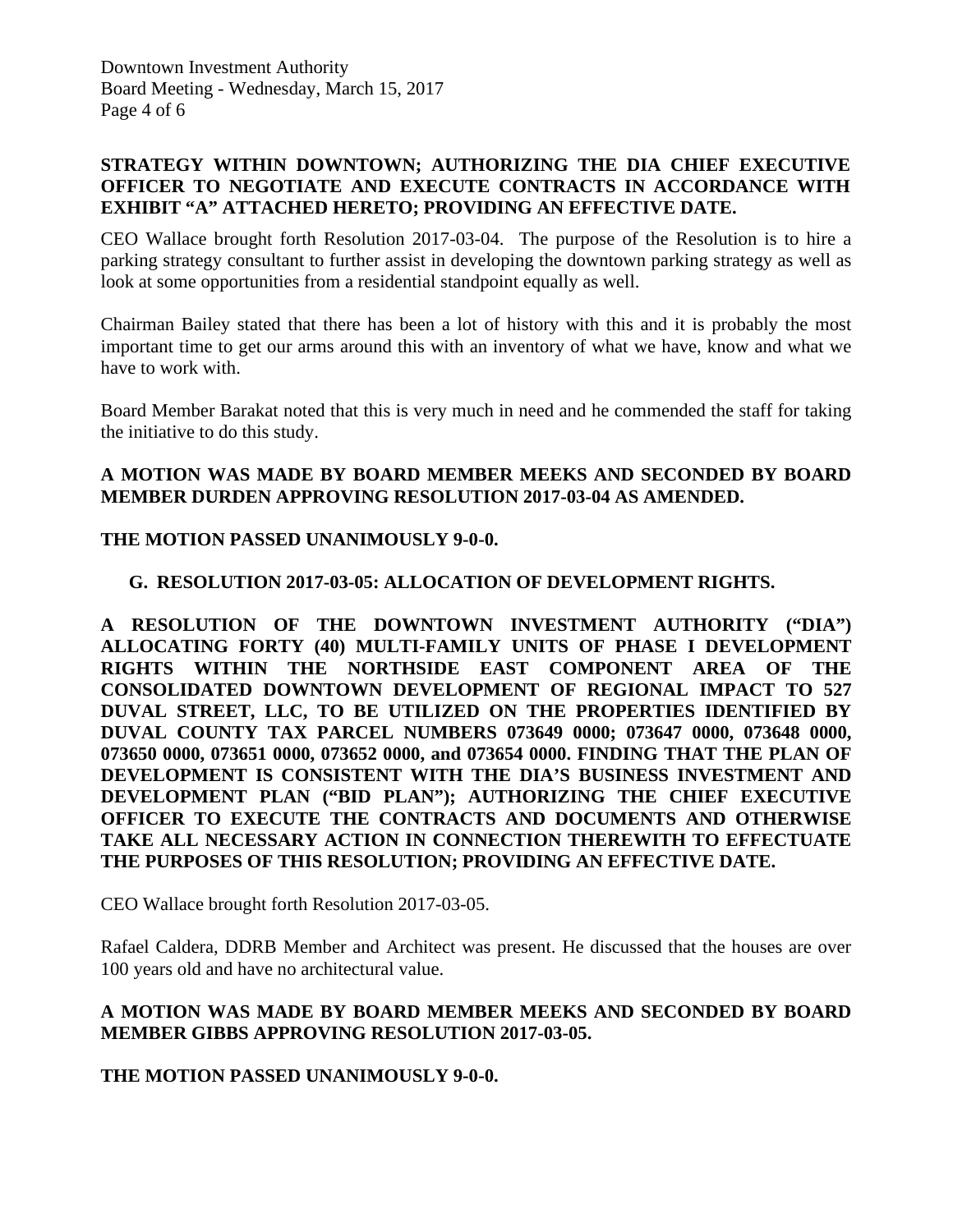### **H. RESOLUTION 2017-03-06: NOTICE OF DISPOSITION**

**A RESOLUTION OF THE DOWNTOWN INVESTMENT AUTHORITY (THE "DIA") INSTRUCTING THE CHIEF EXECUTIVE OFFICER ("CEO") TO ISSUE A NOTICE OF DISPOSITION FOR CITY-OWNED REAL PROPERTY LOCATED GENERALLY AT THE INTERSECTON OF MYRTLE AVENUE AND ELDER STREET AS IDENTIFIED BY DUVAL COUNTY TAX PARCEL NUMBER 089567 0000; APPROVING SCORING CRITERIA FOR AFOREMENTIONED SOLICITATION; INSTRUCTING THE CHIEF EXECUTIVE OFFICER TO TAKE ALL NECESSARY ACTION IN CONNECTION THEREWITH TO EFFECTUATE THE PURPOSES OF THIS RESOLUTION; PROVIDING FOR AN EFFECTIVE DATE.** 

Rick Welch, Connelly & Wicker was present to provide information.

### **A MOTION WAS MADE BY BOARD MEMBER MOODY AND SECONDED BY BOARD MEMBER HARPER-WILLIAMS APPROVING RESOLUTION 2017-03-05.**

### **THE MOTION PASSED UANIMOUSLY 9-0-0.**

### **I. RESOLUTION 2017-03-03: DVI BUDGET**

**A RESOLUTION OF THE DOWNTOWN INVESTMENT AUTHORITY RECOMMENDING THAT THE JACKSONVILLE CITY COUNCIL APPROVE THE CITY'S FINANCIAL CONTRIBUTION TO DOWNTOWN VISION, INC. ("DVI") AS IDENTIFIED IN DVI'S 2017-2018 BUDGET; RECOMMENDING THAT THE JACKSONVILLE CITY COUNCIL APPROVE DVI'S 2017-2018 ANNUAL BUDGET INCLUDED AS ATTACHMENT 'A' TO RESOLUTION 2017-03-03; PROVIDING FOR AN EFFECTIVE DATE.** 

Jake Gordon, CEO of the Downtown Vision Inc., Terry Durand-Steubben, President of Auld & White Constructors and newly chair for DVI along with Mr. Pat McElhaney, Sr. Vice President of EverBank and Board Member of DVI were available for questions.

### **A MOTION WAS MADE BY BOARD MEMBER MEEKS AND SECONDED BY BOARD MEMBER GIBBS APPROVING RESOLUTION 2017-03-03.**

### **THE MOTION PASSED 8-0-1 (BARAKAT)**

### **III. PRESENTATIONS**

Mr. Parola provided three (3) banner design displays for board input. The Board discussed and made suggestions.

Ginny Myrick, representing the Cathedral District-Jax, Inc. briefly informed the Board that the Urban Land Institute conducted an expensive study last year in January identifying what they could to improve their neighborhood. Torti Gallas was selected out of three planners will begin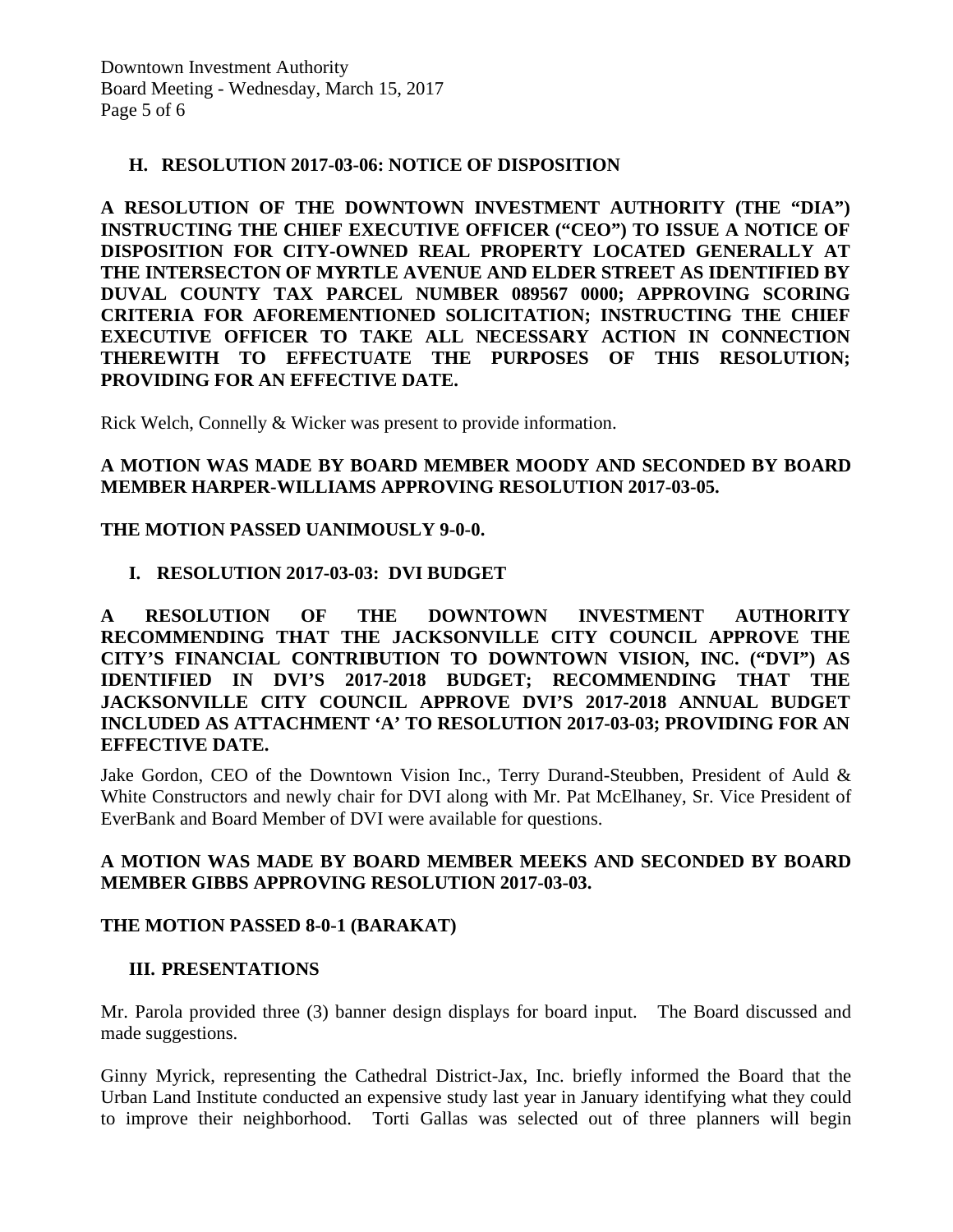Downtown Investment Authority Board Meeting - Wednesday, March 15, 2017 Page 6 of 6

interviewing community leadership. Joseph Loretta, DDRB Vice Chairman and Genesis Group PLA briefly discussed what the assets are in the District. They will return back to the Board in about three to six months.

# **IV. CHIEF EXECUTIVE OFFICERS REPORT**

CEO Wallace reported the below:

- The Barnett Bank Building and Laura Street Trio
- DIA administrative and temp budgets, Northbank West, Norbank East, Southbank's TIFs and Office of Public Parking.
- Board Member Durden briefed the Board on two bills that are pending in the House and Senate.

# **V. DDRB BRIEFING**

Mr. Klement briefed the Board on the items that were coming before the DDRB meeting tomorrow March 16, 2017.

Board Member Barakat informed the Board that our CEO performance evaluation was overdue. He will be modifying the COJ template evaluation sheet and will ask Karen to distribute to each member to review and comment at the next meeting for approval.

Board Member Barakat also reported about an infill forum by ULI that he attended yesterday. Almost all of the panelists gave positive commentary on DIA's organization.

# **VI. PUBLIC COMMENT**

Laura Diettrich commented about the Florida Redevelopment Agency legislation.

# **VII. OLD BUSINESS**

Board Member Harper-Williams stated that the murals on the poles look great by Hogan, between Forsyth and Bay Street.

There being no further business, Chairman Bailey adjourned the meeting at approximately at 4:48 p.m.

*The written minutes for this meeting are only an overview of what was discussed. For verbatim comments of this meeting, a transcript is available upon request. Please contact Karen Underwood, at (904) 630-3492, or by email at karenu@coj.net.*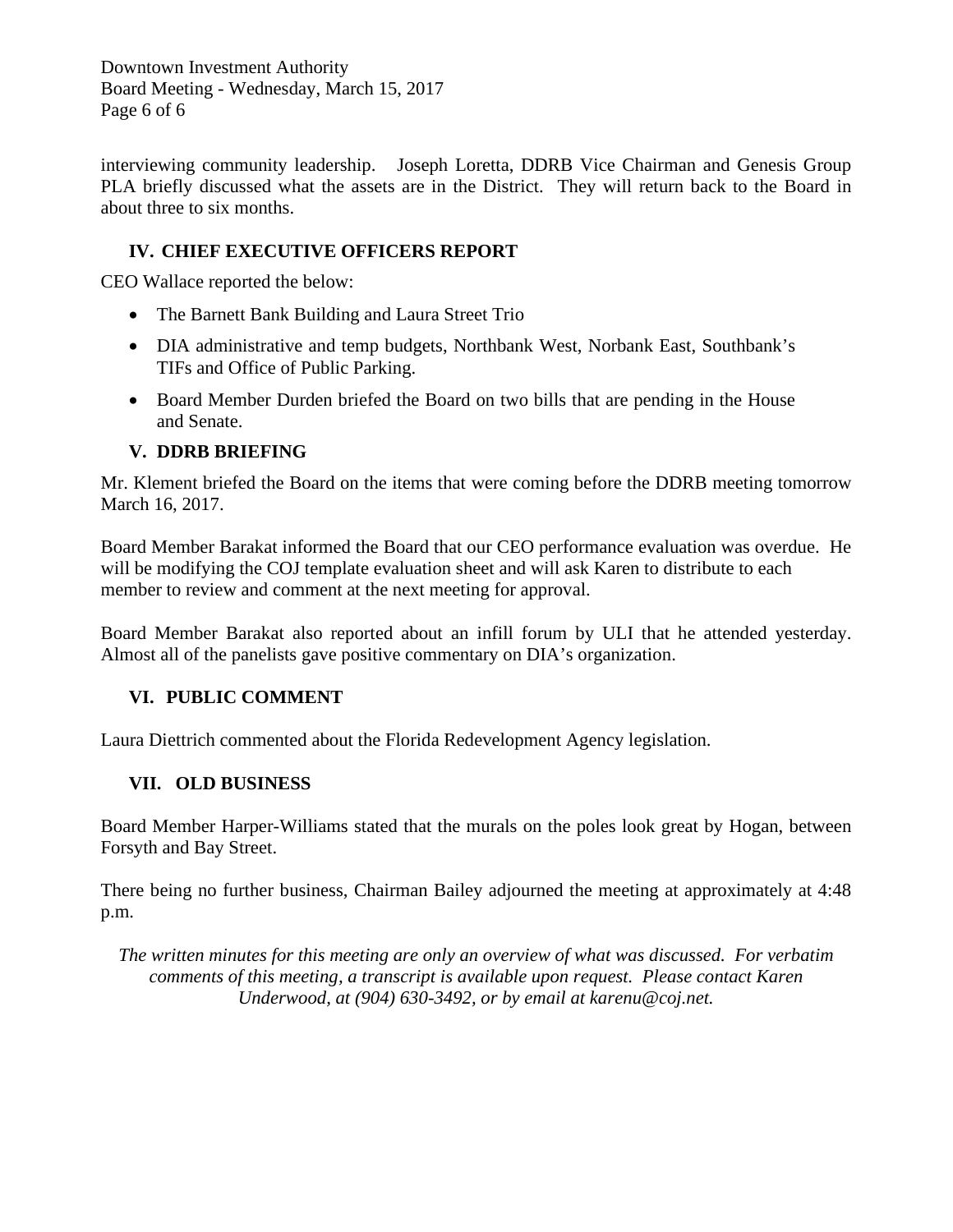**A RESOLUTION OF THE DOWNTOWN INVESTMENT AUTHORITY ("DIA") ALLOCATING TEN (10) MULTI-FAMILY UNITS OF PHASE I DEVELOPMENT RIGHTS WITHIN THE NORTHSIDE WEST COMPONENT AREA OF THE CONSOLIDATED DOWNTOWN DEVELOPMENT OF REGIONAL IMPACT TO VESTCOR, INC. TO BE UTILIZED ON THE PROPERTY IDENTIFIED BY DUVAL COUNTY TAX PARCEL NUMBER 074920 0000; FINDING THAT THE PLAN OF DEVELOPMENT IS CONSISTENT WITH THE DIA'S BUSINESS INVESTMENT AND DEVELOPMENT PLAN ("BID PLAN"); AUTHORIZING THE CHIEF EXECUTIVE OFFICER TO EXECUTE THE CONTRACTS AND DOCUMENTS AND OTHERWISE TAKE ALL NECESSARY ACTION IN CONNECTION THEREWITH TO EFFECTUATE THE PURPOSES OF THIS RESOLUTION; PROVIDING AN EFFECTIVE DATE.**

**WHEREAS**, pursuant to Ordinance 2014-0560-E, DIA is the "Master Developer" with respect to the Consolidated Downtown Development of Regional Impact ("DRI") Development Order; and

**WHEREAS**, a Business Investment and Development Plan ("BID Plan") has been adopted, which includes an update of the North Bank and Southside Community Redevelopment Area ("CRA") Plan for Downtown; and

**WHEREAS**, the allocation of development rights furthers CRA Plan Redevelopment Goal 2, which reads: *Increase rental and owner-occupied housing downtown, targeting key demographic groups seeking a more urban lifestyle*; and

**WHEREAS**, Vestcor, Inc. has applied for an allocation of Low Income Housing Tax Credits ("LIHTC") from the Florida Housing Finance Corp. ("FHFC"); and

**WHEREAS**, previously, the DIA Board adopted Resolution 2016-11-01, which allocated one hundred (100) multi-family units of development rights from Phase I of the Northside West Component Area of the Consolidated Downtown DRI; and

**WHEREAS**, via Resolution 2016-10-03 the DIA Board previously approved a loan of up to \$303,750 to Vestcor, Inc., as local government support for the project, NOW THEREFORE

**BE IT RESOLVED**, by the Downtown Investment Authority

**Section 1.** DIA allocates ten (10) units of Phase I multi-family development rights from the Northside West Component Area of the Consolidated Downtown DRI for use on the Property, subject to the following provisions: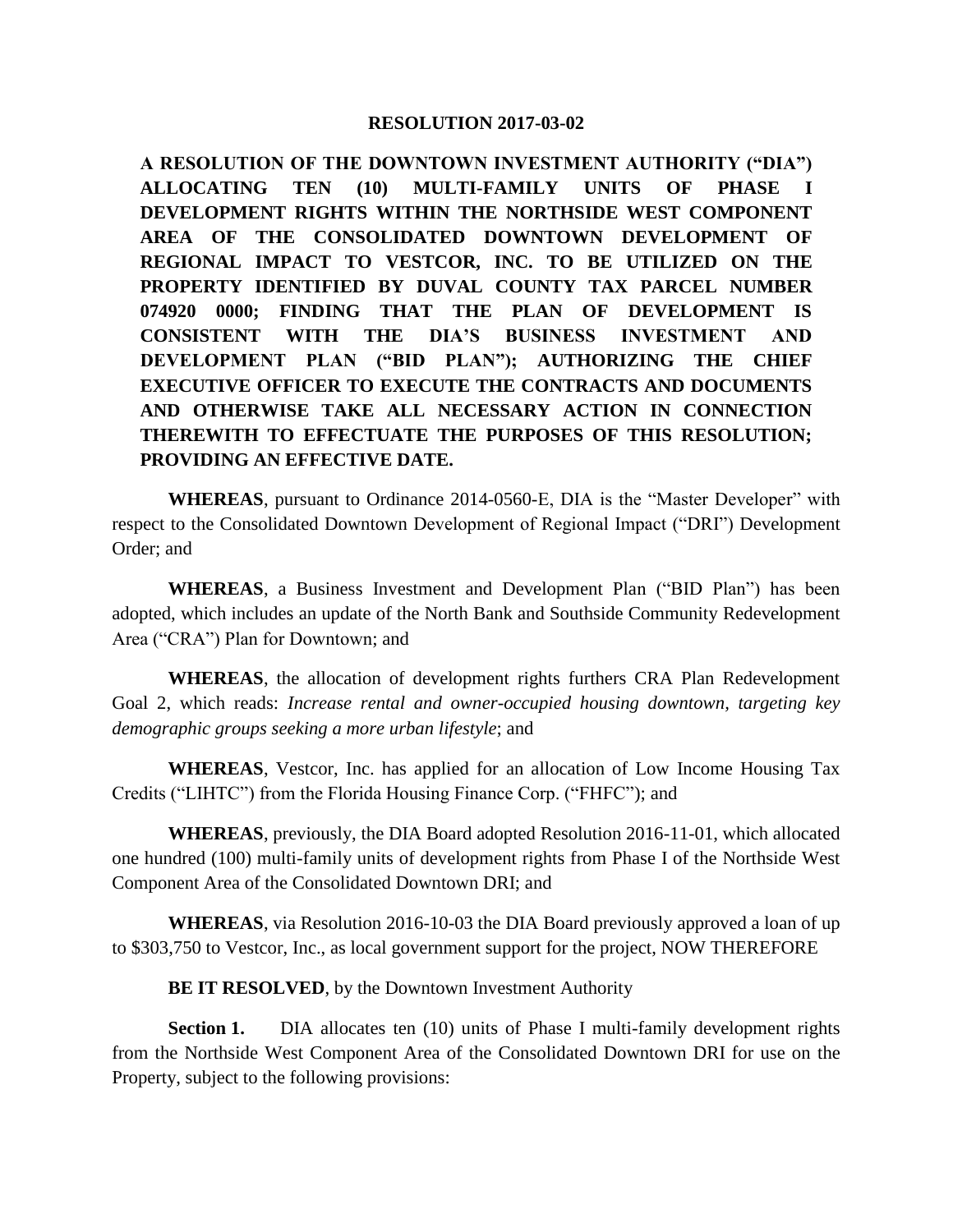# RESOLUTION 2017-03-02 PAGE 2 OF 3

- A. The allocation becomes effective upon acquisition of the Property by Vestcor, Inc., or its assigns (collectively, "Vestcor"), providing further that prior to assigning these development rights Vestcor will notify DIA of any assignee.
- B. Should Vestcor fail to receive an allocation of LIHTC from the Notice of Funding Availability (the "NOFA") issued as of September 21, 2016, this Resolution and the allocation of rights shall become null and void without further action.
- C. Should Vestcor fail to close on the property by November 15, 2017 (which date coincides with the closing deadline set forth in Resolution 2016-11-01), this Resolution and the allocation of rights shall become null and void without further action. The DIA CEO may, in his sole discretion, extend this deadline by sixty days for show of good cause by Vestcor.
- D. Should Vestcor fail to acquire a building permit for vertical construction within 18 months from November 16, 2016 (which is the same deadline set forth in Resolution 2016-11-01), this Resolution and the allocation of rights shall become null and void without further action. The DIA CEO may, in his sole discretion, extend this deadline by sixty days for show of good cause by Vestcor.
- E. Should Vestcor fail to commence vertical construction within 24 months from November 16, 2016 (which deadline is the same as set forth in Resolution 2016- 11-01), this Resolution and the allocation of rights shall become null and void without further action. The DIA CEO may, in his sole discretion, extend this deadline by sixty days for show of good cause by Vestcor.
- F. Should Vestcor fail to meet any of the deadlines identified in Paragraphs A through E, above, the development rights will revert back to the DIA without further action.
- G. Any proposed assignment by Developer of the allocation of development rights shall be subject to the prior written approval of the Chief Executive Officer of the DIA ("CEO"), not to be unreasonably withheld, conditioned, or delayed. Any such assignee shall be an affiliate or related company of developer and shall provide documentation and other information as reasonably requested by the CEO demonstrating it has the experience and financial capability of completing the development of the Property. Such assignee must enter into an assignment and assumption agreement in form and content as reasonably approved by the CEO.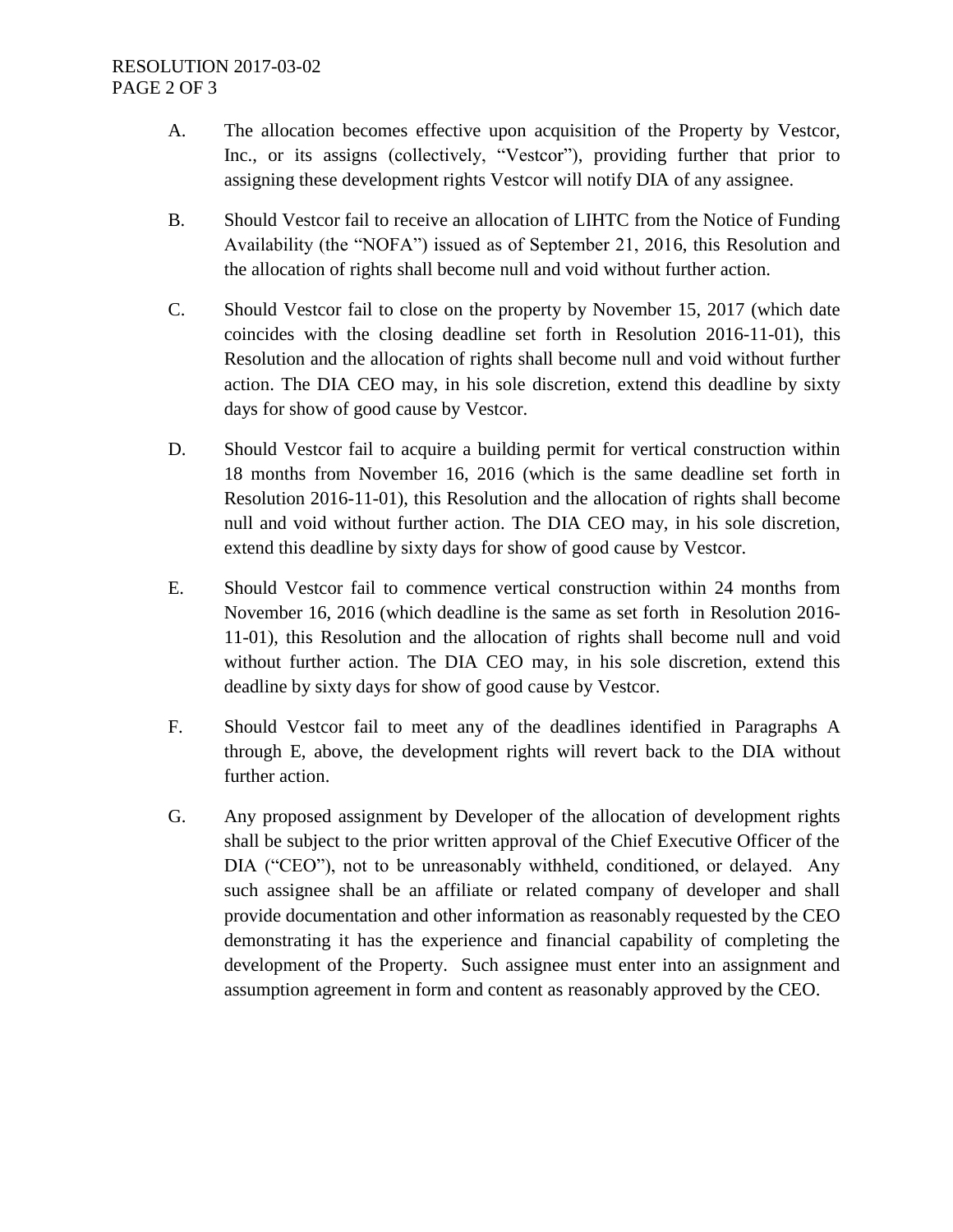**Section 2.** The DIA hereby finds that the conversion is supported by the following Goal and Strategic Objective of the BID Plan:

A. Strategic Goal:

Goal 2: *Increase rental and owner-occupied housing downtown, targeting key demographic groups seeking a more urban lifestyle.*

- B. The following strategic objectives:
	- Actively pursue a minimum of 3,850 built and occupied multi-family dwelling units by 2025; and strive to induce construction of 350 multi-family dwelling units per year.
	- Leverage land contributions, infrastructure investments, incentive grants, and low interest loans.

**Section 3.** The Chief Executive Officer is hereby authorized to execute the contracts and documents and otherwise take all necessary action in connection therewith to effectuate the purposes of this Resolution.

**Section 4.** The Effective Date of this Resolution is the date upon execution of this Resolution by the Chair of the DIA Board.

# WITNESS: **DOWNTOWN INVESTMENT AUTHORITY**

**James Bailey, Chairman** Date

VOTE: In Favor: \_\_\_\_\_\_\_\_ Opposed: \_\_\_\_\_\_\_\_\_ Abstained: \_\_\_\_\_\_\_

FORM APPROVAL:

Office of General Counsel

\_\_\_\_\_\_\_\_\_\_\_\_\_\_\_\_\_\_\_\_\_\_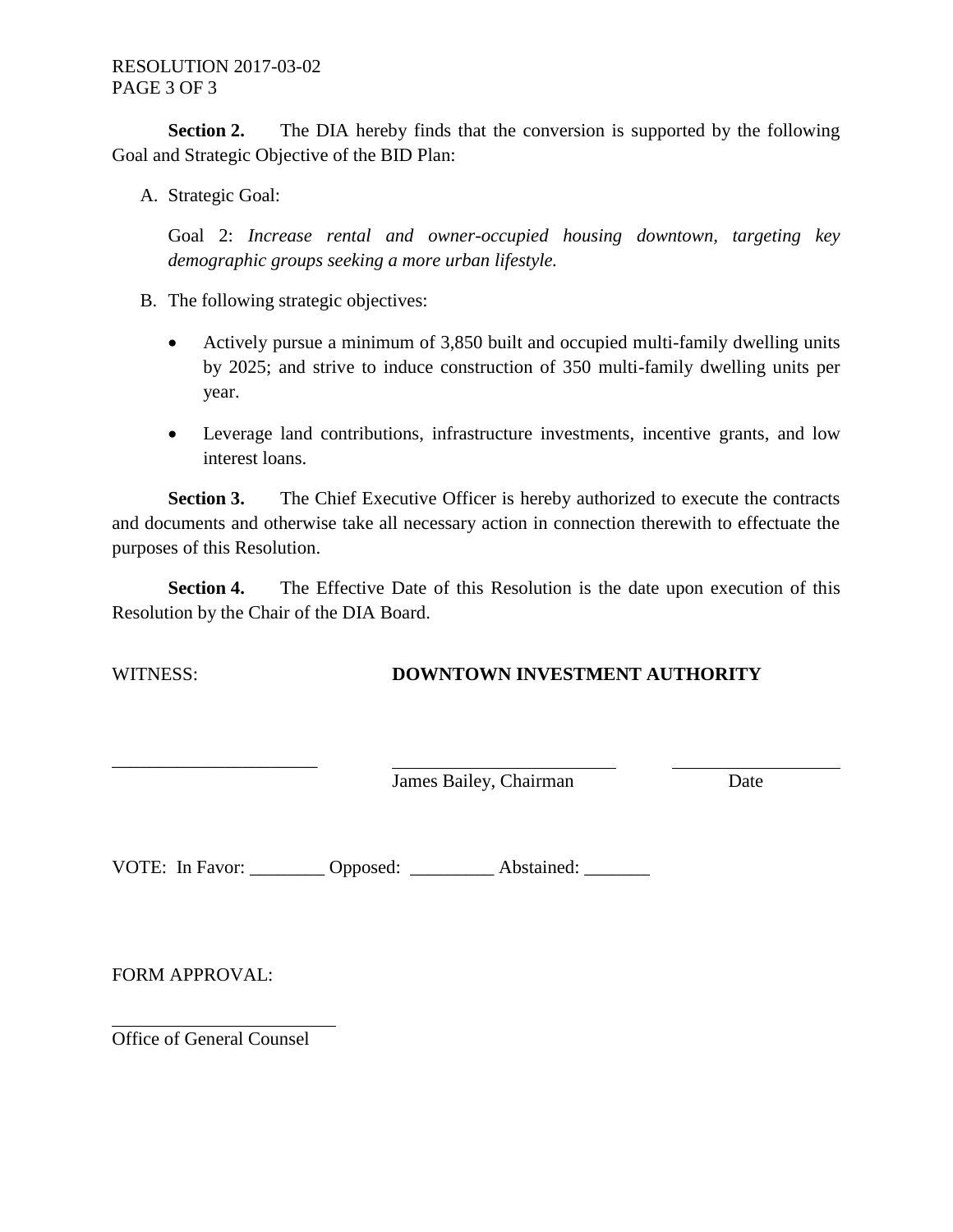**A RESOLUTION OF THE DOWNTOWN INVESTMENT AUTHORITY RECOMMENDING THAT THE JACKSONVILLE CITY COUNCIL APPROVE THE CITY'S FINANCIAL CONTRIBUTION TO DOWNTOWN VISION, INC. ("DVI") AS IDENTIFIED IN DVI'S 2017- 2018 BUDGET; RECOMMENDING THAT THE JACKSONVILLE CITY COUNCIL APPROVE DVI'S 2017-2018 ANNUAL BUDGET INCLUDED AS ATTACHMENT 'A' TO RESOLUTION 2017-03-03; PROVIDING FOR AN EFFECTIVE DATE.** 

**WHEREAS,** DVI provides public services within the Downtown Business Improvement District ("BID") in accordance with the Enhanced Municipal Services Agreement ("Agreement"), including, but not limited to, cleaning, marketing, event planning, and the Ambassador Program; and

**WHEREAS,** the City Council, pursuant to Ordinance 1999-1175-E, created the Downtown BID; authorized the imposition of Special Assessments within the BID; and made certain findings of fact as to the benefit to be derived from property owners within the BID; and authorized execution of the Agreement; and

**WHEREAS,** the City Council re-confirmed the BID and continuation of the original Agreement via Ordinances 2005-785-E and 2012-422-E; and

**WHEREAS**, the Downtown Investment Authority ("DIA") has been designated by the as the Community Redevelopment Agency for community redevelopment areas within the boundaries of Downtown pursuant to Ordinance 2012-364-E, and further granted authorities via Ordinance 2014-0560; and

**WHEREAS,** the BID is completely located within DIA's boundaries; and

**WHEREAS,** the DIA finds that DVI provides valuable, enhanced public services to property owners within the BID; and

**WHEREAS,** the DIA finds that these public services could not be effectively provided by DVI without continued financial support from the City, NOW THEREFORE

**BE IT RESOLVED,** by the Downtown Investment Authority:

**Section 1**. The DIA finds that the recitals set forth above are true and correct and are incorporated herein by this reference.

**Section 2.** The DIA recommends that the Jacksonville City Council approve a City contribution of \$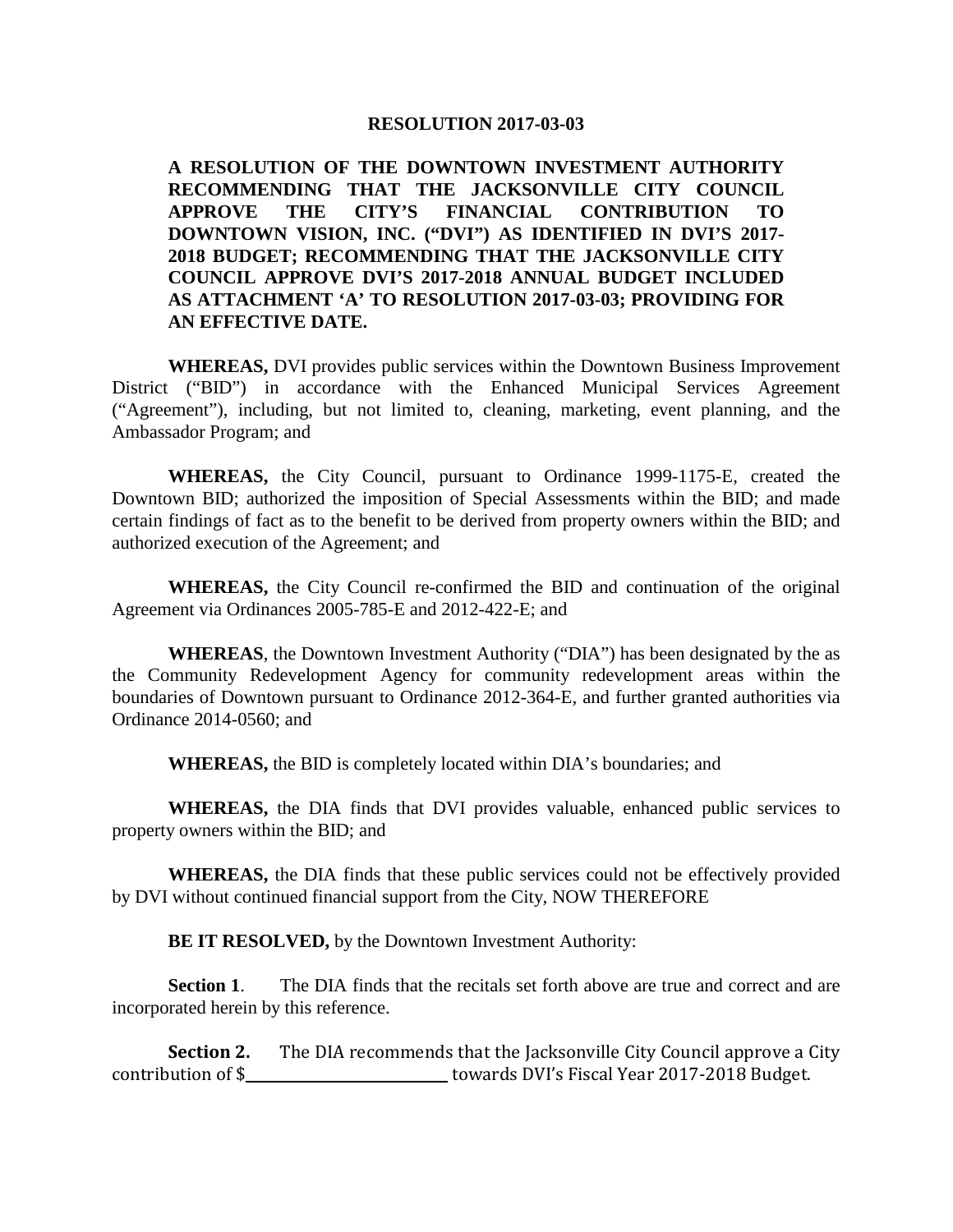RESOLUTION 2017-03-03 PAGE 2 OF 2

**Section 3.** The DIA recommends that the City Council approve DVI's Fiscal Year 2017-2018 Budget with the City contribution identified in Resolution 2017-03-03, Section 2.

**Section 4.** This Resolution, 2017-03-03, Shall become effective on the date it is signed by the Chair of the DIA Board.

### WITNESS: **DOWNTOWN INVESTMENT AUTHORITY**

 $\overline{\phantom{a}}$  ,  $\overline{\phantom{a}}$  ,  $\overline{\phantom{a}}$  ,  $\overline{\phantom{a}}$  ,  $\overline{\phantom{a}}$  ,  $\overline{\phantom{a}}$  ,  $\overline{\phantom{a}}$  ,  $\overline{\phantom{a}}$  ,  $\overline{\phantom{a}}$  ,  $\overline{\phantom{a}}$  ,  $\overline{\phantom{a}}$  ,  $\overline{\phantom{a}}$  ,  $\overline{\phantom{a}}$  ,  $\overline{\phantom{a}}$  ,  $\overline{\phantom{a}}$  ,  $\overline{\phantom{a}}$ **James Bailey, Chairman** Date

VOTE: In Favor: \_\_\_\_\_\_\_\_ Opposed: \_\_\_\_\_\_\_\_ Abstained: \_\_\_\_\_\_\_

FORM APPROVAL:

Office of General Counsel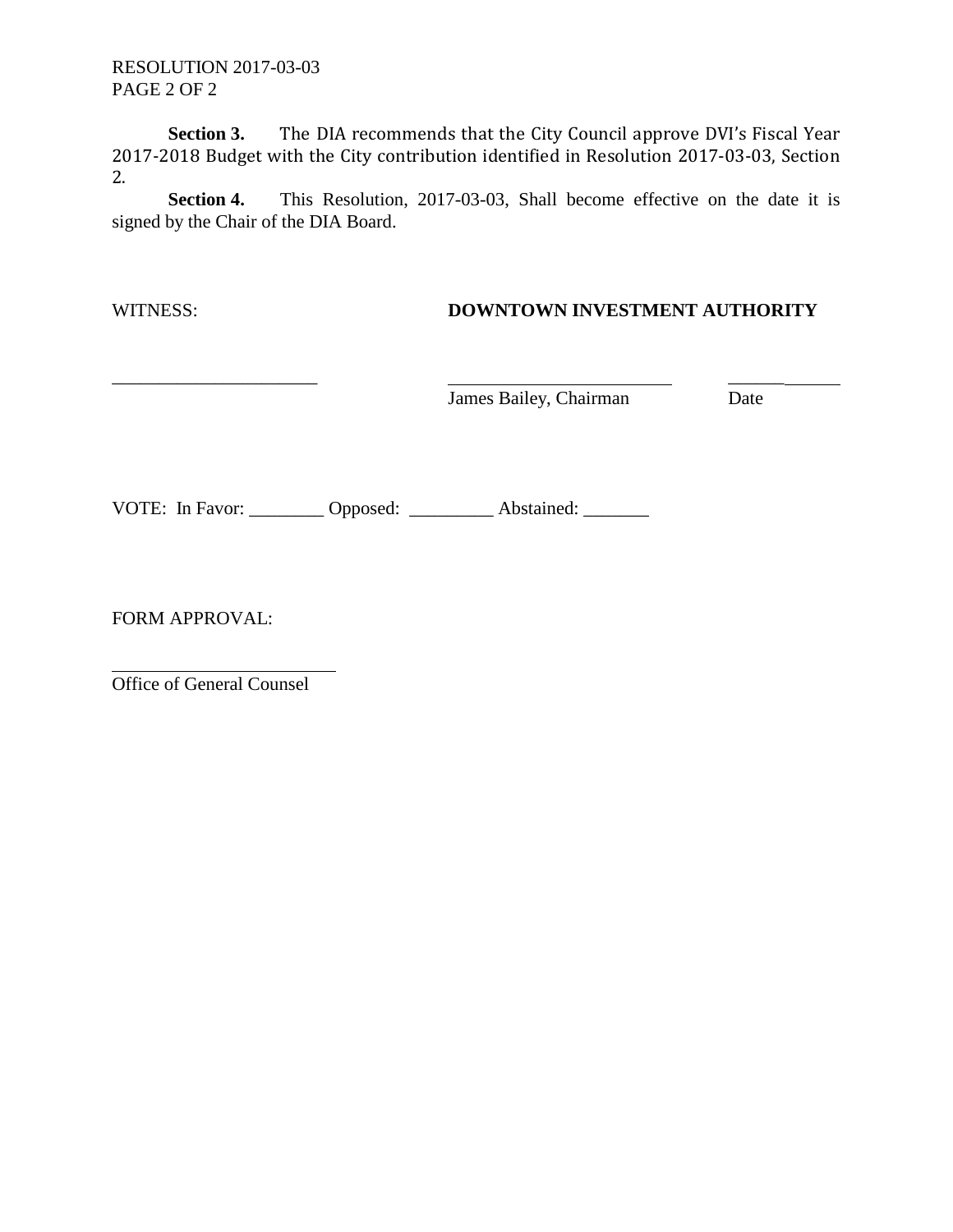**A RESOLUTION OF THE DOWNTOWN INVESTMENT AUTHORITY ("DIA") APPROVING THE SCOPE OF SERVICES ATTACHED HERETO AS EXHIBIT "A" FOR THE PROCUREMENT OF PROFESSIONAL SERVICES THROUGH THE OFFICE OF PUBLIC PARKING FOR THE DEVELOPMENT OF A PUBLIC PARKING STRATEGY AND IMPLEMENTATION PLAN; DEVELOP AND IMPLEMENT A "PARK ONCE" STRATEGY WITHIN DOWNTONW; AUTHORIZING THE DIA CHIEF EXECUTIVE OFFICER TO NEGOTIATE AND EXECUTE CONTRACTS IN ACCORDANCE WITH EXHIBIT "A" ATTACHED HERETO; PROVIDING AN EFFECTIVE DATE.**

**WHEREAS**, the DIA has been designated by the City of Jacksonville as the Community Redevelopment Agency for community redevelopment areas within the boundaries of Downtown pursuant to Chapter 55, Part 1, *Ordinance Code*; and

**WHEREAS**, via Ordinance 2014-560-E, the City Council has adopted a Business Investment and Development Plan ("BID Plan"), which includes an update of the North Bank and Southside Community Redevelopment Area ("CRA") Plans; and

**WHEREAS**, Redevelopment Goal No. 3 of the CRA Plan reads "*Simplify the approval process for downtown development and improve departmental and agency coordination";*and

**WHEREAS**, the Office of Public Parking is within the oversight of the DIA; and

**WHEREAS,** in order to effectuate the Scope of Services attached hereto as Exhibit "A,", the DIA Board finds it necessary to procure professional consulting services, NOW **THEREFORE** 

**BE IT RESOLVED,** by the Downtown Investment Authority:

**Section 1.** The DIA Board finds that the recitals set forth above are true and correct and are incorporated herein by this reference.

**Section 2.** The DIA Board approves the Scope of Services included as Exhibit "A" to this Resolution and hereby directs the Chief Executive Officer ("CEO") to effectuate a solicitation for consulting services, Request for Proposal, or functional equivalents relating to the Scope of Services attached hereto as Exhibit "A," and authorizes the CEO to negotiate and execute contracts for professional services in accordance with said Exhibit "A."

**Section 3.** Develop and implement a "Park Once" strategy within Downtown.

**Section 4.** This Resolution shall become effective on the date it is signed by the Chair of the DIA Board.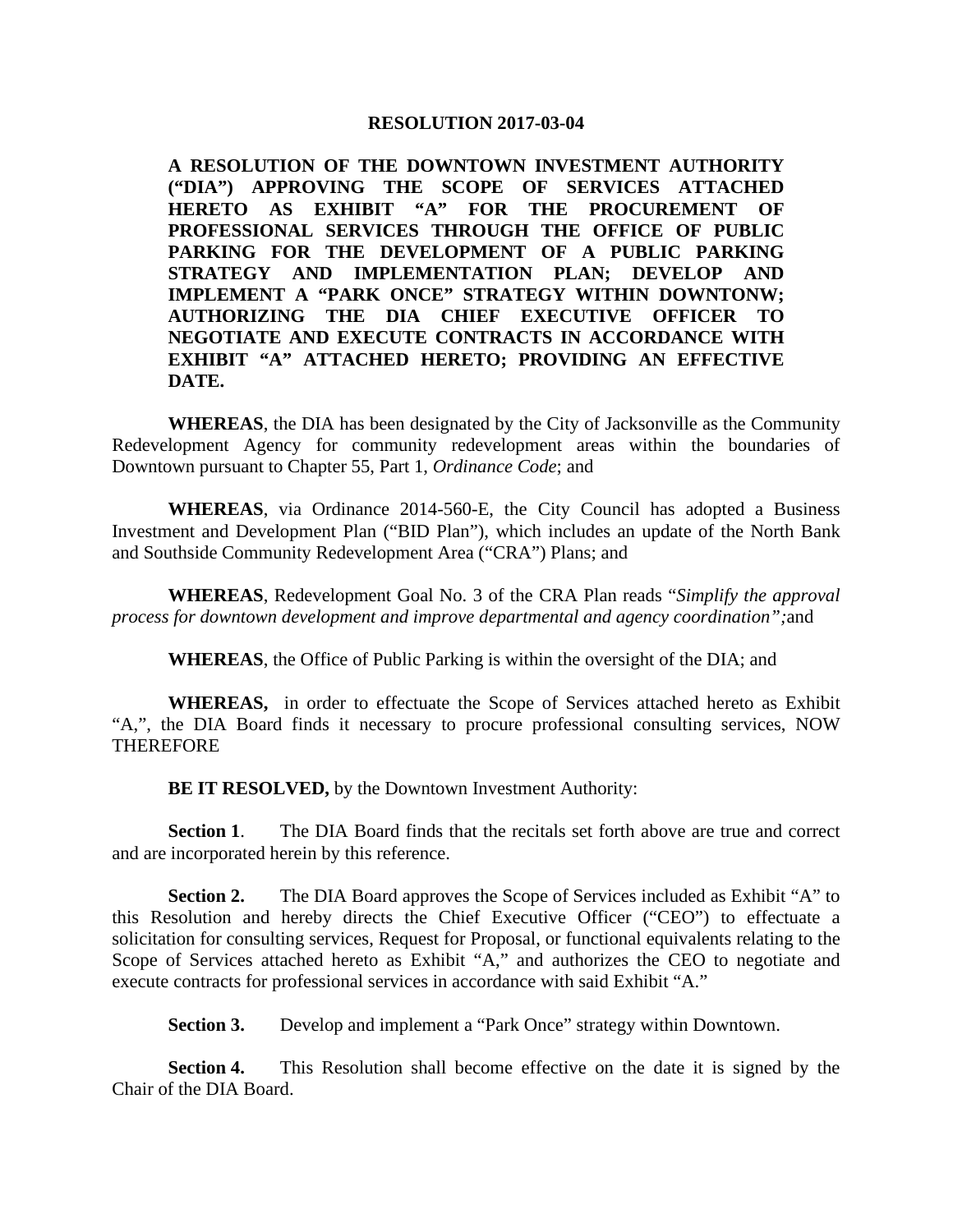RESOLUTION 2017-03-04 PAGE 2 OF 2

 $\frac{1}{2}$  ,  $\frac{1}{2}$  ,  $\frac{1}{2}$  ,  $\frac{1}{2}$  ,  $\frac{1}{2}$  ,  $\frac{1}{2}$  ,  $\frac{1}{2}$  ,  $\frac{1}{2}$  ,  $\frac{1}{2}$  ,  $\frac{1}{2}$  ,  $\frac{1}{2}$  ,  $\frac{1}{2}$  ,  $\frac{1}{2}$  ,  $\frac{1}{2}$  ,  $\frac{1}{2}$  ,  $\frac{1}{2}$  ,  $\frac{1}{2}$  ,  $\frac{1}{2}$  ,  $\frac{1$ 

# WITNESS: **DOWNTOWN INVESTMENT AUTHORITY**

James Bailey, Chairman

VOTE: In Favor:  $\underline{\qquad 9}$  Opposed:  $\underline{\qquad 0}$  Abstained:  $\underline{\qquad 0}$ 

FORM APPROVAL:

Office of General Counsel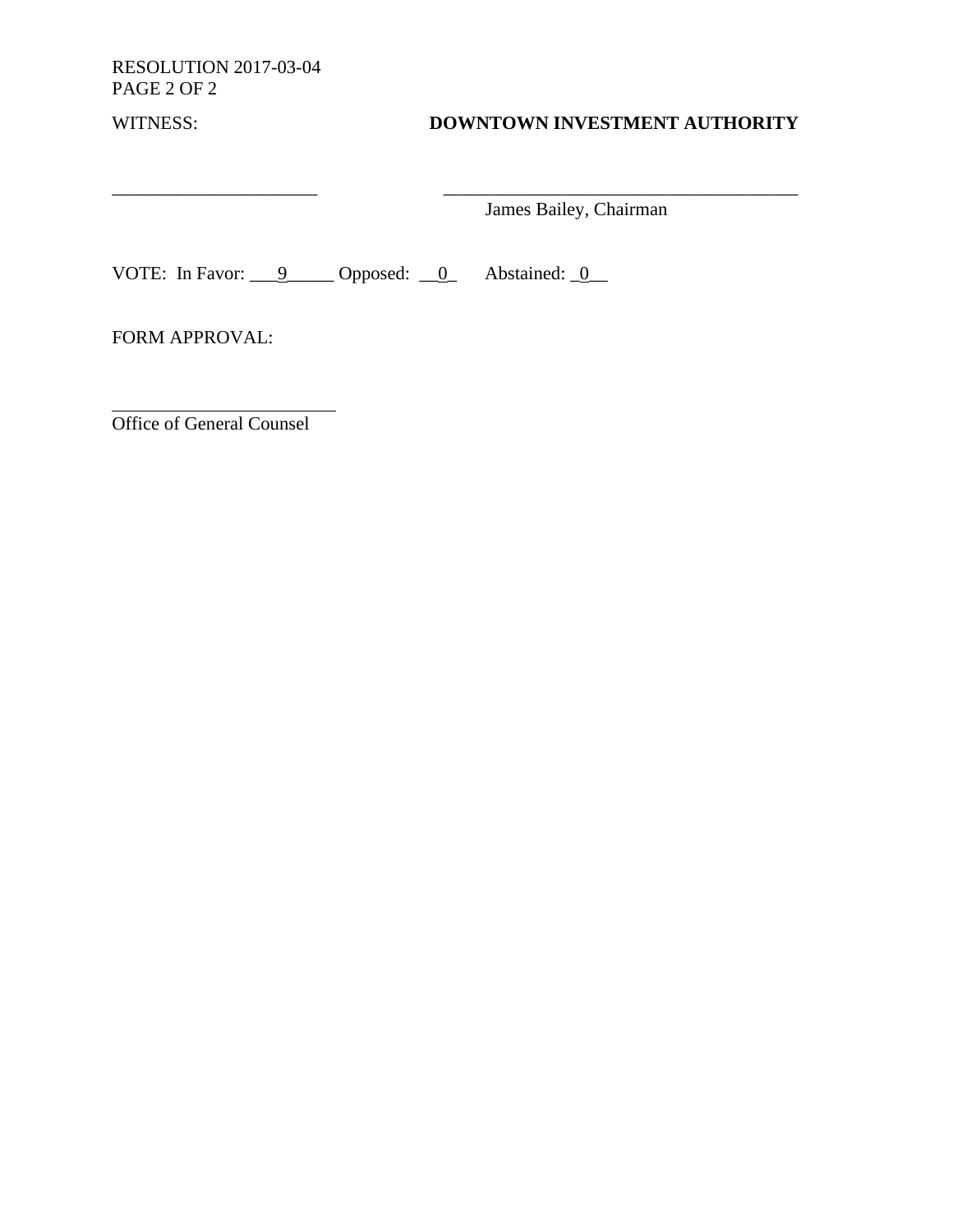### **Intent:**

Through the Office of Public Parking, the Downtown Investment Authority ("DIA") desires to hire a consultant to:

- A. Develop a Downtown Jacksonville Public Parking Strategy and Implementation Plan, the specific tasks of which are identified in Phase I; and
- B. Develop a Residential On-Street Parking Program, the specific tasks of which are identified in Phase II.

It is anticipated that the services identified by this Scope of Services will be completed by September 30, 2017.

### **Phase I. Downtown Jacksonville Public Parking Strategy and Implementation Plan Scope of Services**

*The Downtown Boundaries are illustrated by Exhibit A to this Scope of Services. It is anticipated that the Consultant may analyze Downtown in terms of subareas based on geography, development patterns, Zoning Overlay Districts, etc. If subareas are proposed, the following tasks will by and reflect those subareas.*

### Tasks

- 1. Inventory and record hourly, daily, and monthly parking facilities by subarea (if applicable), which is to include on-street parking, publicly and privately owned or managed surface and structured parking. Inventory is to include capacity (i.e. number of spaces), utilization rates, occupancy/turnover, pricing, ownership / management, and time restrictions.
- 2. Catalog buildings with known or reported parking deficiencies based, in part, on building square footage, occupancy rates, and dedicated on- or off-site parking supply. Identify if and how those deficiencies are being met.
- 3. Obtain and review existing public parking incentive agreements, which is to include, at a minimum, duration, value, number of spaces, etc.
- 4. Perform parking counts for weekday, weekend and at least one special or sporting event. Consultants are to propose frequency of the parking counts in their response; however, for non-special or non-sporting event days, at a minimum counts shall include work week daily and evening counts, daily and evening weekend counts.
- 5. Identify future, proposed or ongoing development plans by land use, location, size (square footage, residential units, etc.), and completion horizon (e.g. 1-2 years, 3-5,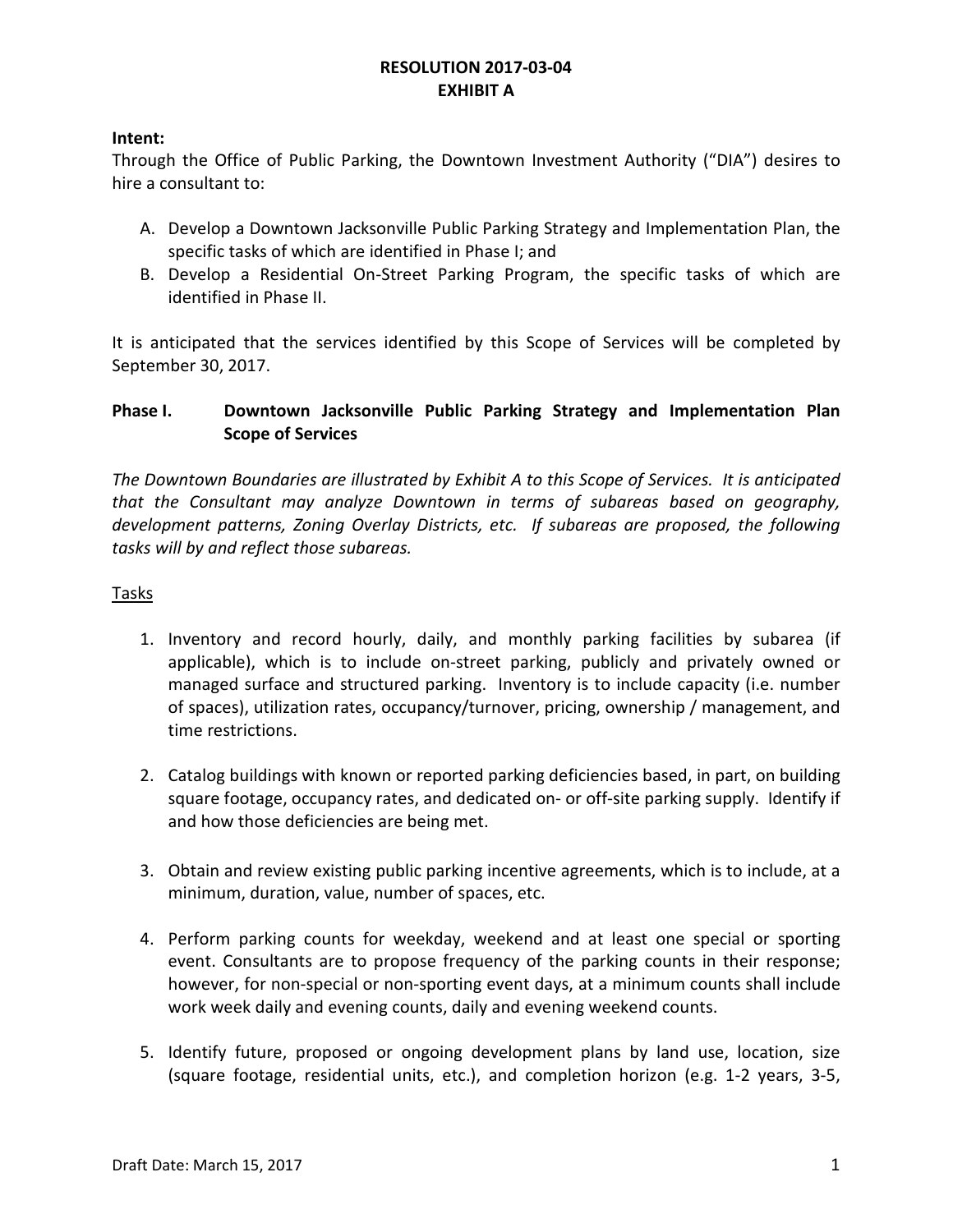years, etc.); inventory and analyze current building vacancies and how their absorption affects parking demand.

- 6. Obtain and review existing reports, studies, statistical data, Zoning requirements, etc. relating to transportation, transit, public parking, current and proposed land uses, and off-street parking requirements, and other information as may be deemed necessary by the DIA and Office of Public Parking during contract negotiations.
- 7. Compare hourly, daily and monthly pricing for both publicly and privately-managed onstreet and off-street parking other Downtowns of similar character.
- 8. Conduct a sample survey of the on-street and off-street (i.e. surface lot, parking garage) utilization by trip type (e.g., business, residential, etc.)
- 9. Stakeholder and subject matter expert interviews: *Consultants should include an outline of their proposed stakeholder and subject matter expert outreach within their response. At a minimum, the outline should identify potential stakeholders, subject matter experts, and any meetings, public or otherwise, to be included as part of this task.*
- 10. Based, in part, on Phase I Tasks 1 through 9, calculate and compare current parking demand with the current parking supply, identifying surpluses and deficiencies. Include recommendations on addressing deficiencies and maximizing parking inventory Recommendations should include, at a minimum:
	- Include short-term and long-term recommendations;
	- Coordination with current and future transit facilities;
	- Funding strategies and opportunities;
	- Alternatives parking solutions and technologies; and
	- Revenue maximization and a cost benefit analysis.
- 11. Based, in part, on Phase I Tasks 1 through 9, calculate and compare future parking demand with the current parking supply, identifying surpluses and deficiencies by completion horizon (e.g. 1-2 years, 3-5 years, etc.). Include recommendations on addressing deficiencies and maximizing parking inventory Recommendations should include, at a minimum:
	- Include short-term and long-term recommendations;
	- Recommendations on effective or improved parking signage;
	- Coordination with current and future transit facilities;
	- Funding strategies and opportunities;
	- Alternative parking solutions and technologies (e.g. valet services); and
	- Revenue maximization and a cost benefit analysis.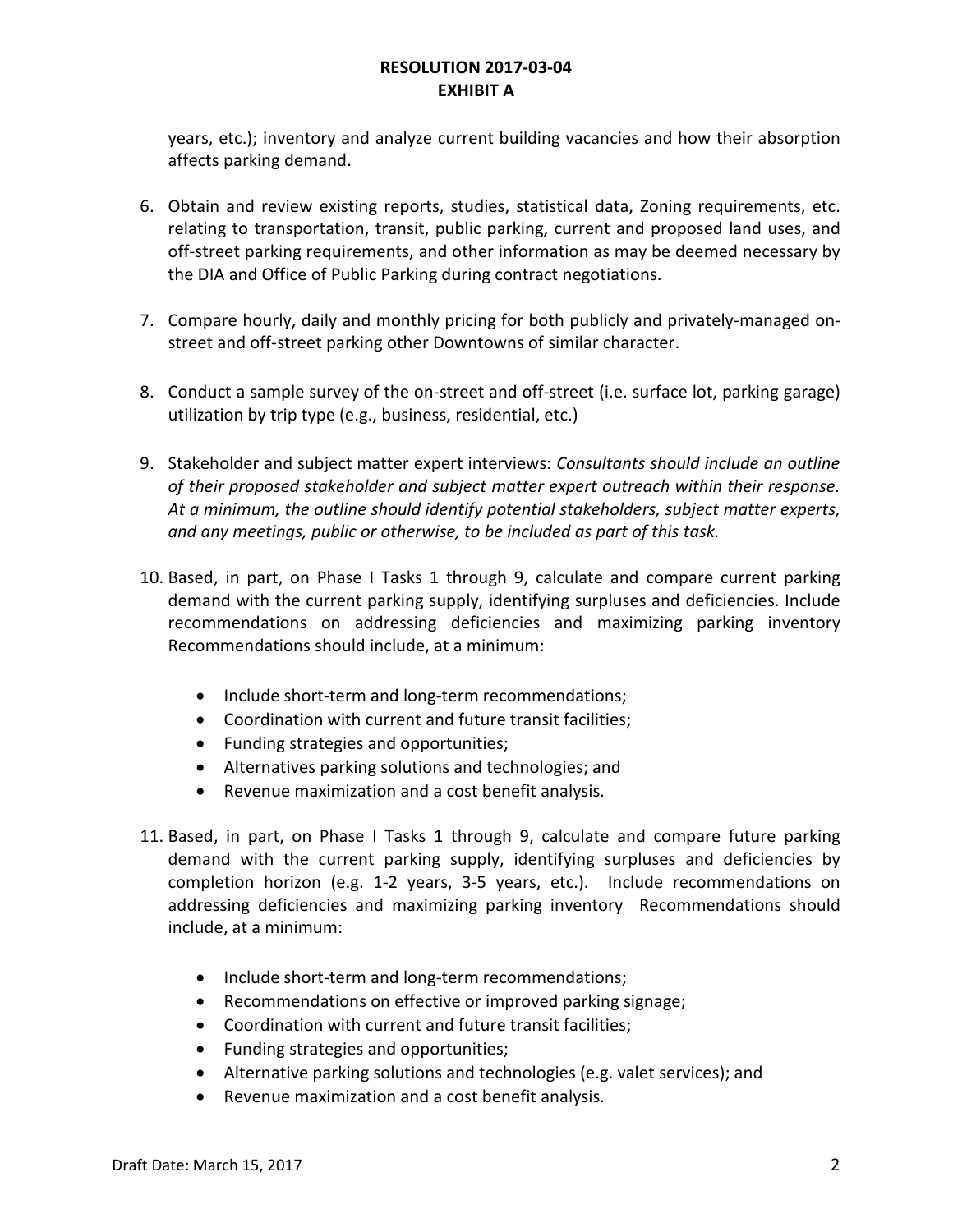- 12. Conduct a review of the existing ordinances governing parking and regulations, recommend changes, to meet the City's objectives for future downtown redevelopment development and economic development.
- 13. Coordinate the development of a parking signage plan with other wayfinding signage efforts undertaken as part of the Riverfront Design Guidelines and Riverfront Investment Strategy.

### **Phase II. Residential On-Street Parking Program**

*Currently, on-street parking is limited to not more than 24-hours per parking incident. Due to the housing development patterns in historic neighborhoods such at Springfield, Riverside and Downtown, it has been suggested that a way to address parking demands is to implement a Residential On-Street Parking Program that would allow for greater than 24-hour per incident parking for residents of those neighborhoods. The DIA and the Office of Public Parking are interested in developing a pilot Residential On-Street Parking Program for all or portions of the Springfield, Riverside, Avondale, San Marco, and Downtown neighborhoods.*

### Tasks

- 1. In conjunction with the Office of Public Parking, DIA and City, within the Springfield, Riverside, Avondale, San Marco and Downtown neighborhoods develop a pilot Residential On-Street Parking Program.
- 2. Hold a neighborhood meeting with relevant neighborhood groups in the identified pilot program area(s).
- 3. Based on community buy-in, development, in conjunction with the Office of Public Parking, DIA staff, the City's Public Works Department, and the City's Planning and Development Department, a Residential On-Street Parking Program. Initial and annual cost of program implementation should be included as part of this Phase II Task 3.

### **Reporting**

A. Periodic Reporting: It is anticipated that a working committee comprised of one member from the Downtown Investment Authority ("DIA"), one member of the Downtown Development Review Board ("DDRB"), a private parking facility owner/management representative, Jacksonville Transportation Authority, Office of Public Parking, DIA and City staff will be developed. Periodic reporting and submittal of draft documents, maps, data, etc. will be required, the specifics of which will be determined during contract negotiations.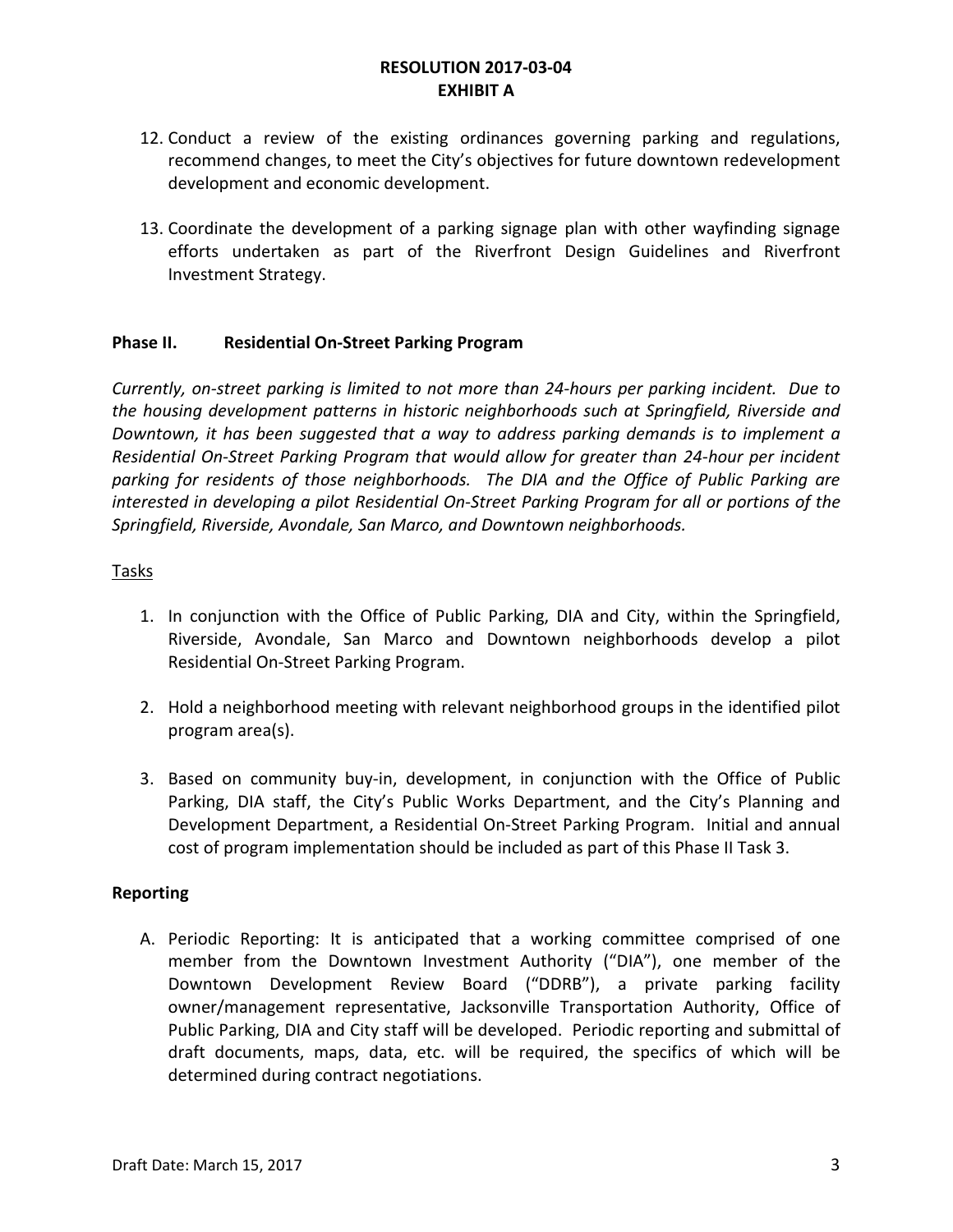- B. Draft Reports: The based on review and comment by the working committee, the Consultant will present a draft report at a special meeting of the DIA.
- C. Final Report: Based on review and comment by the DIA, the Consultant will present a final report at a special meeting of the DIA.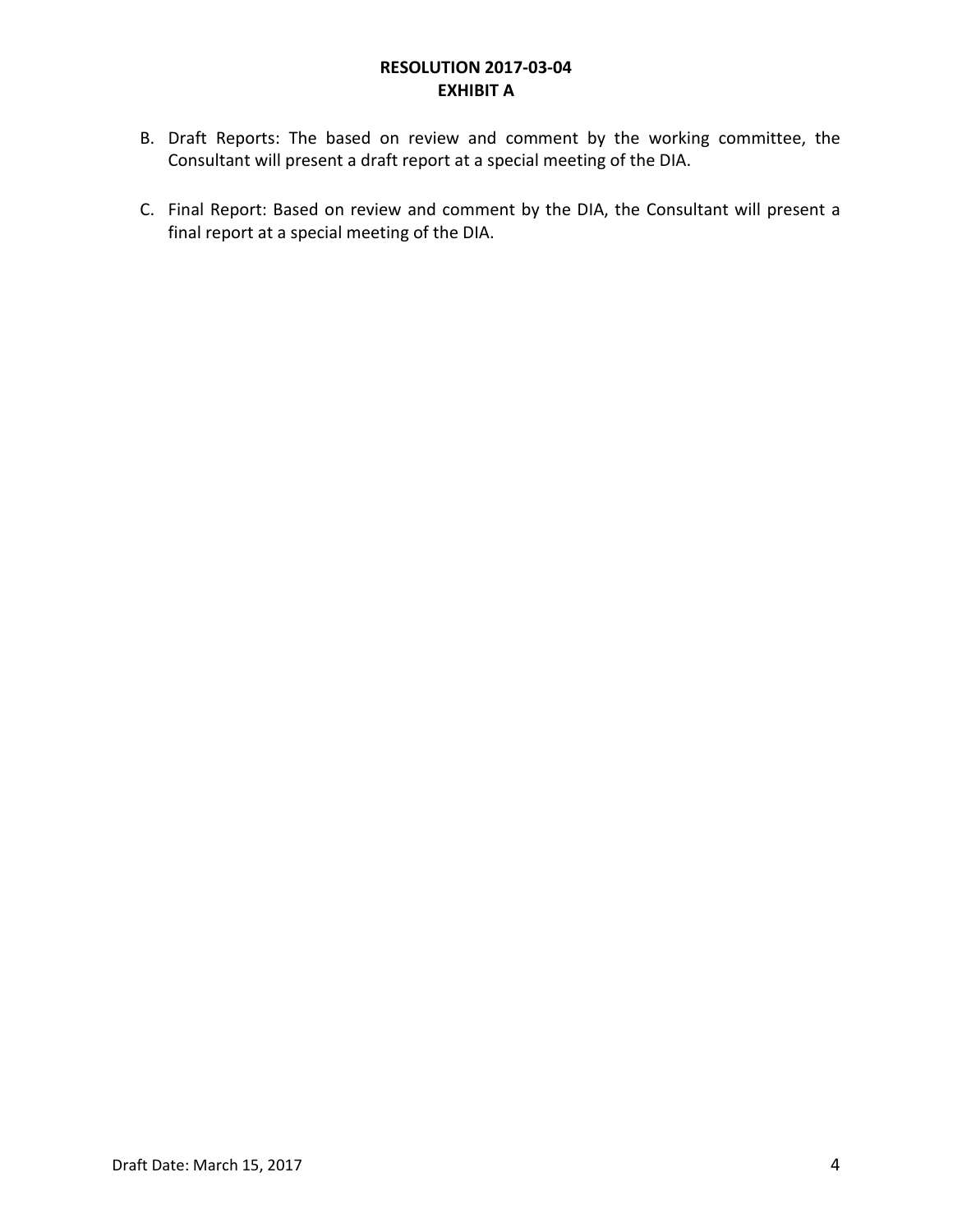**A RESOLUTION OF THE DOWNTOWN INVESTMENT AUTHORITY ("DIA") ALLOCATING FORTY (40) MULTI-FAMILY UNITS OF PHASE I DEVELOPMENT RIGHTS WITHIN THE NORTHSIDE EAST COMPONENT AREA OF THE CONSOLIDATED DOWNTOWN DEVELOPMENT OF REGIONAL IMPACT TO 527 DUVAL STREET, LLC, TO BE UTILIZED ON THE PROPERTIES IDENTIFIED BY DUVAL COUNTY TAX PARCEL NUMBERS 073649 0000; 073647 0000, 073648 0000, 073650 0000, 073651 0000, 073652 0000, and 073654 0000. FINDING THAT THE PLAN OF DEVELOPMENT IS CONSISTENT WITH THE DIA'S BUSINESS INVESTMENT AND DEVELOPMENT PLAN ("BID PLAN"); AUTHORIZING THE CHIEF EXECUTIVE OFFICER TO EXECUTE THE CONTRACTS AND DOCUMENTS AND OTHERWISE TAKE ALL NECESSARY ACTION IN CONNECTION THEREWITH TO EFFECTUATE THE PURPOSES OF THIS RESOLUTION; PROVIDING AN EFFECTIVE DATE.**

**WHEREAS**, pursuant to Ordinance 2014-0560-E, DIA is the "Master Developer" with respect to the Consolidated Downtown Development of Regional Impact ("DRI") Development Order; and

**WHEREAS**, a Business Investment and Development Plan ("BID Plan") has been adopted, which includes an update of the North Bank and Southside Community Redevelopment Area ("CRA") Plan for Downtown; and

**WHEREAS**, the allocation of development rights furthers CRA Plan Redevelopment Goal 2, which reads: *Increase rental and owner-occupied housing downtown, targeting key demographic groups seeking a more urban lifestyle;*, NOW THEREFORE

**BE IT RESOLVED**, by the Downtown Investment Authority

**Section 1.** DIA allocates forty (40) units of Phase I multi-family development rights from the Northside East Component Area of the Consolidated Downtown DRI to 527 Duval Street, LLC, for use on Duval County Tax Parcel Numbers 073649 0000; 073647 0000, 073648 0000, 073650 0000, 073651 0000, 073652 0000, and 073654 0000, subject further to the following provisions:

A. Should 527 Duval Street, LLC, or their assign fail to acquire a building permit for vertical construction within 16 months from the effective date of this Resolution, this Resolution and the allocation of rights shall become null and void without further action. The DIA CEO may, in his sole discretion, extend this deadline by sixty days for show of good cause by 527 Duval Street, LLC, or its assigns (collectively, "527 Duval Street").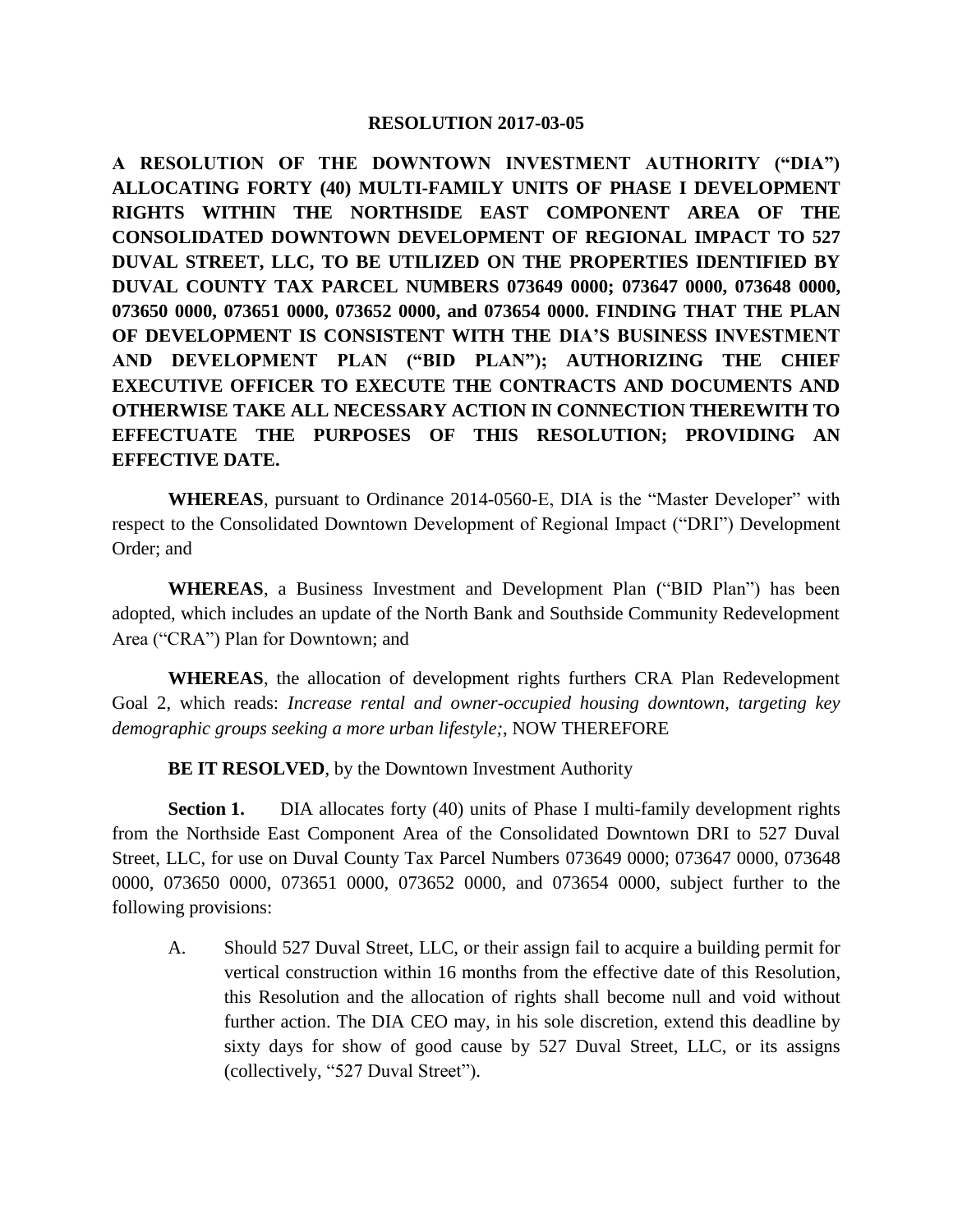- B. Should 527 Duval Street fail to commence vertical construction within 18 months from the effective date of this Resolution, this Resolution and the allocation of rights shall become null and void without further action. The DIA CEO may, in his sole discretion, extend this deadline by sixty days for show of good cause by 527 Duval Street.
- C. Should 527 Duval Street fail to meet any of the deadlines identified in Paragraphs A through B, above, the development rights will automatically revert back to the DIA.
- D. Any proposed assignment by Developer of the allocation of development rights shall be subject to the prior written approval of the Chief Executive Officer of the DIA ("CEO"), not to be unreasonably withheld, conditioned, or delayed. Any such assignee shall be an affiliate or related company of developer and shall provide documentation and other information as reasonably requested by the CEO demonstrating it has the experience and financial capability of completing the development of the Property. Such assignee must enter into an assignment and assumption agreement in form and content as reasonably approved by the CEO.

**Section 2.** The DIA hereby finds that the conversion is supported by the following Goal and Strategic Objective of the BID Plan:

A. Strategic Goal:

Goal 2: *Increase rental and owner-occupied housing downtown, targeting key demographic groups seeking a more urban lifestyle.*

- B. The following strategic objectives:
	- Actively pursue a minimum of 3,850 built and occupied multi-family dwelling units by 2025; and strive to induce construction of 350 multi-family dwelling units per year.
	- Leverage land contributions, infrastructure investments, incentive grants, and low interest loans.

**Section 3.** The Chief Executive Officer is hereby authorized to execute the contracts and documents and otherwise take all necessary action in connection therewith to effectuate the purposes of this Resolution.

**Section 4.** The Effective Date of this Resolution is the date upon execution of the Resolution by the Chair of the DIA Board.

(SIGNATURES ON FOLLOWING PAGE)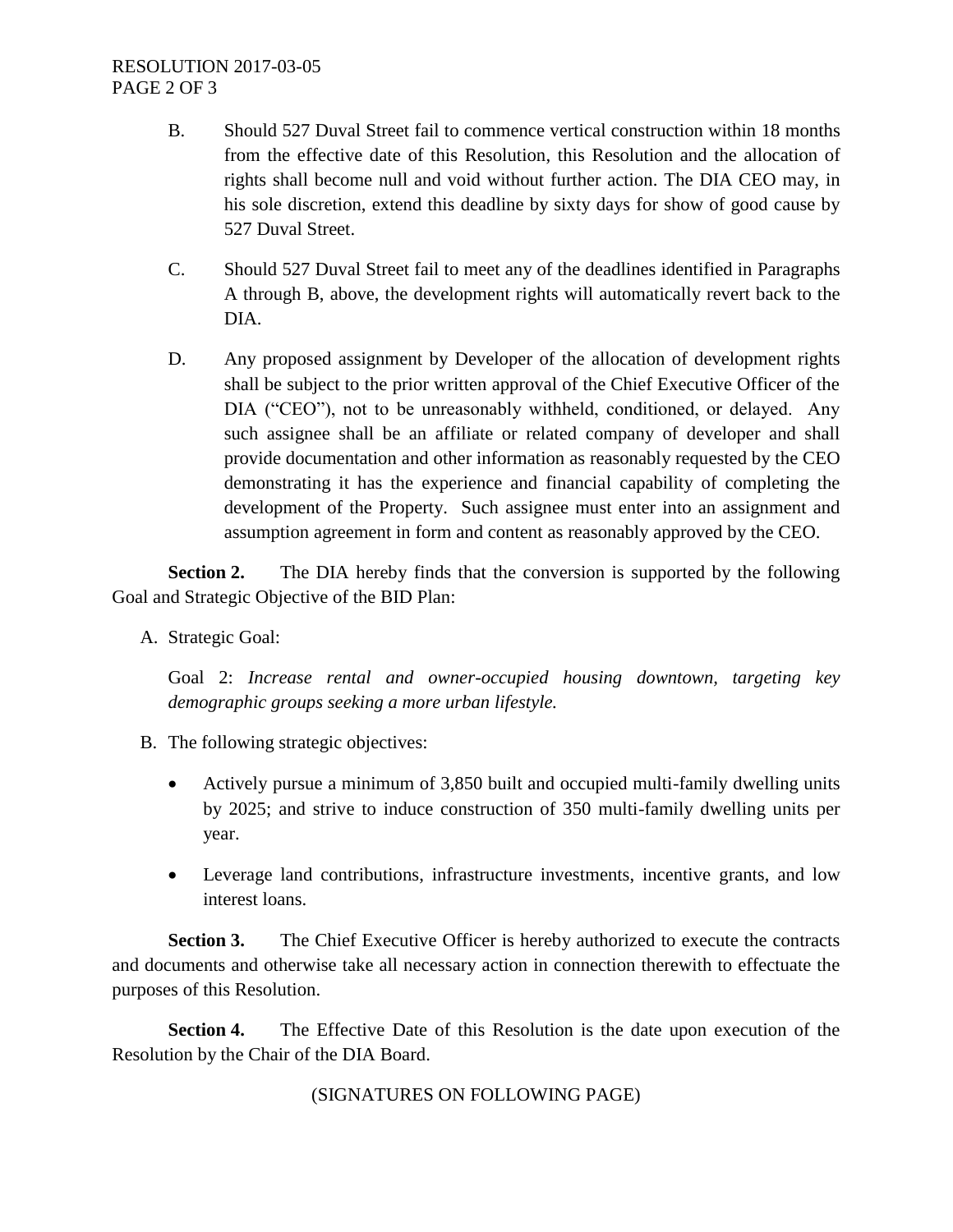RESOLUTION 2017-03-05 PAGE 3 OF 3

\_\_\_\_\_\_\_\_\_\_\_\_\_\_\_\_\_\_\_\_\_\_

| WITNESS: | DOWNTOWN INVESTMENT AUTHORITY |
|----------|-------------------------------|

James Bailey, Chair Date

VOTE: In Favor: \_\_\_\_\_\_\_\_ Opposed: \_\_\_\_\_\_\_\_ Abstained: \_\_\_\_\_\_\_

FORM APPROVAL:

Office of General Counsel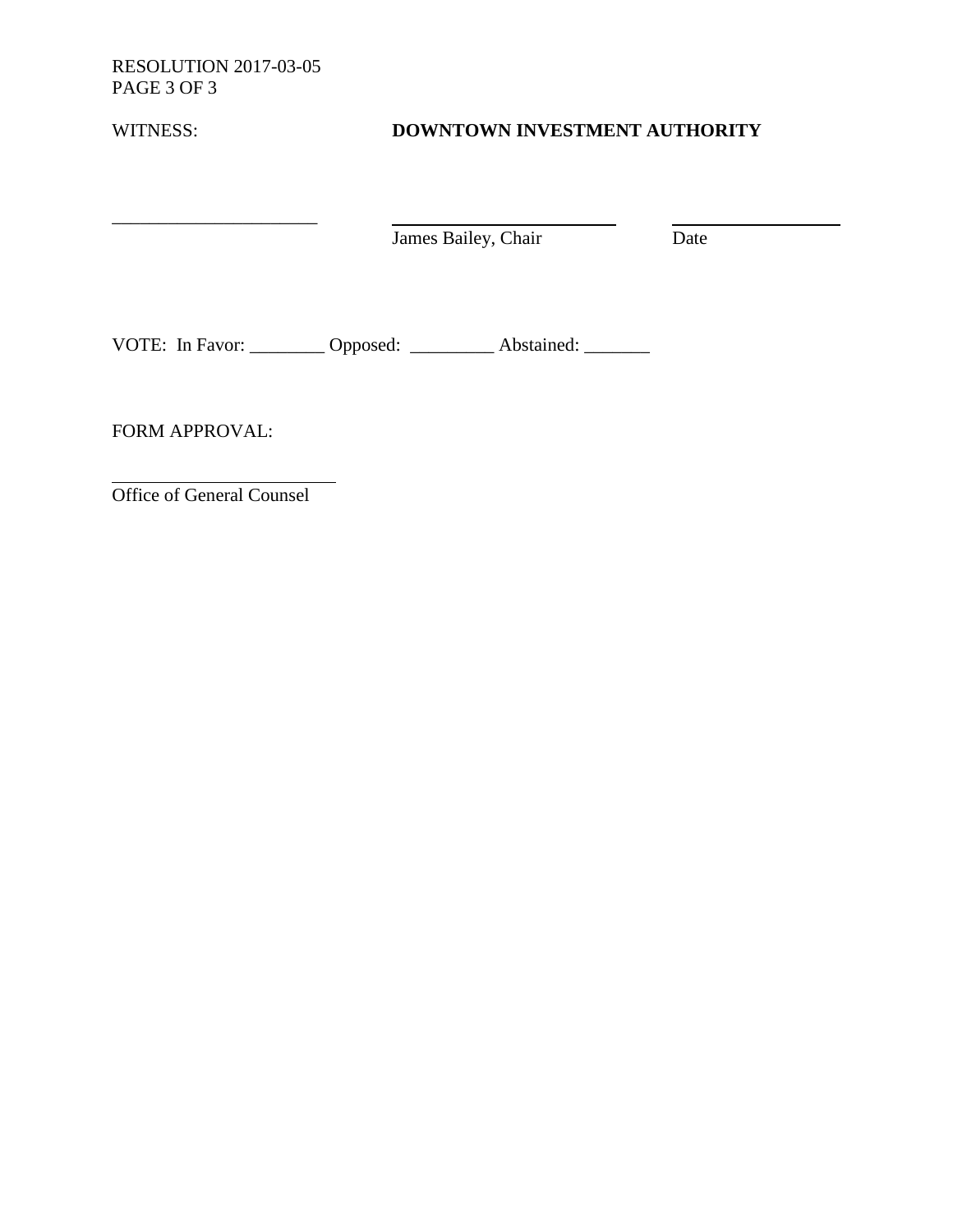**A RESOLUTION OF THE DOWNTOWN INVESTMENT AUTHORITY (THE "DIA") INSTRUCTING THE CHIEF EXECUTIVE OFFICER ("CEO") TO ISSUE A NOTICE OF DISPOSITION FOR CITY-OWNED REAL PROPERTY LOCATED GENERALLY AT THE INTERSECTON OF MYRTLE AVENUE AND ELDER STREET AS IDENTIFIED BY DUVAL COUNTY TAX PARCEL NUMBER 089567 0000; APPROVING SCORING CRITERIA FOR AFOREMENTIONED SOLICITATION; INSTRUCTING THE CHIEF EXECUTIVE OFFICER TO TAKE ALL NECESSARY ACTION IN CONNECTION THEREWITH TO EFFECTUATE THE PURPOSES OF THIS RESOLUTION; PROVIDING FOR AN EFFECTIVE DATE.** 

**WHEREAS**, the City owns a 0.08-acre undeveloped property identified by Duval County Tax Parcel Number 089567 0000 ("Property"); and

**WHEREAS**, the Property is located within the North Bank Downtown Community Redevelopment Area ("North Bank CRA"); and

**WHEREAS**, DIA is the designated Community Redevelopment Agency for the North Bank CRA, to which a Community Redevelopment Plan was adopted by Ordinance 2014-0560- E; and

**WHEREAS**, the DIA Board via its Resolution 2016-09-02 granted an entity ("Developer") an allocation of development rights for a parcel of land identified by Duval County Tax Parcel Number 089565 0000, which is contiguous to the Property; and

**WHEREAS**, the above referenced entity has a contract for purchase of the land identified by Duval County Tax Parcel Number 089565 0000, and is scheduled to close on the contract for purchase on May 1, 2017; and

**WHEREAS**, the aforementioned entity submitted to the DIA an unsolicited offer to purchase the Property; and

**WHEREAS**, in order to determine fair value for the property pursuant to Florida Statutes Chapter 163.380(2), and as required by City of Jacksonville Code of Ordinances §122.432, the DIA obtained and appraisal for the Property; and

**WHEREAS**, Florida Statutes Chapter 163.380(3)(a) states that, "Prior to disposition of any real property or interest therein in a community redevelopment area, any county, municipality, or community redevelopment agency shall give public notice of such disposition by publication in a newspaper having a general circulation in the community, at least 30 days prior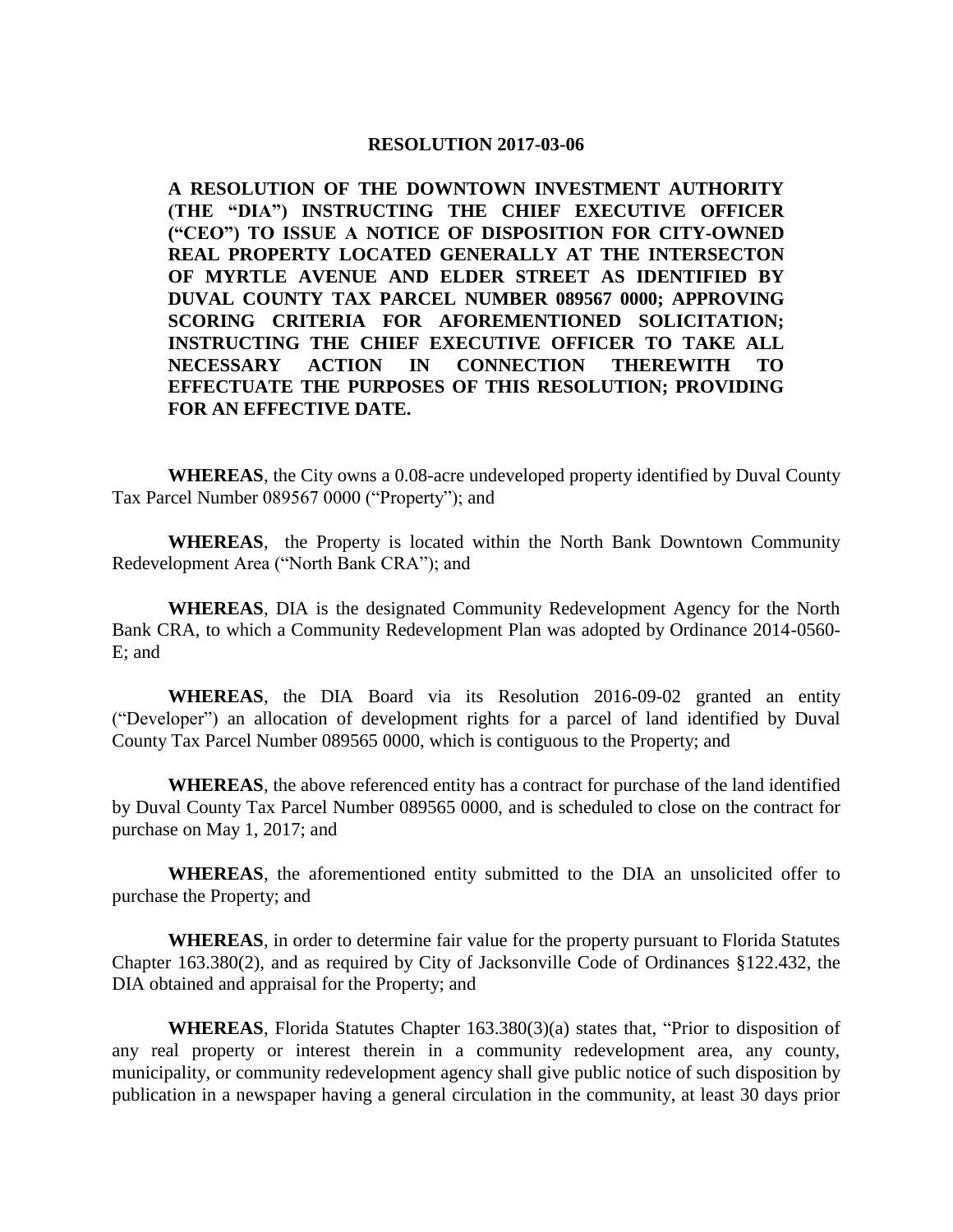to the execution of any contract to sell, lease, or otherwise transfer real property and, prior to the delivery of any instrument of conveyance with respect thereto under the provisions of this section, invite proposals from, and make all pertinent information available to, private redevelopers or any persons interested in undertaking to redevelop or rehabilitate a community redevelopment area or any part thereof."; and

**WHEREAS**, DIA desires to solicit proposal that are consistent with and further the Redevelopment Goals of the North Bank Downtown and Southside Community Redevelopment Area Plan, NOW THEREFORE

**BE IT RESOLVED,** by the Downtown Investment Authority:

**Section 1.** The DIA finds that the recitals set forth above are true and correct and are incorporated herein by this reference.

**Section 2.** The DIA approves the following scoring criteria for incorporation into a Notice of Disposition:

- 1. Evidence that the plan of development for the City-Owned Property is consistent with and furthers the at least one North Bank Downtown and Southside Community Redevelopment Area Plan Redevelopment Goal and strategic objective. **[50 points]**
- 2. Positive impact on the Northwest Tax Increment District. **[50 points]**

**Section 3.** The DIA instructs the Chief Executive Officer of the Downtown Investment Authority to take all necessary action necessary to effectuate the Solicitation of Disposition for the Property.

**Section 4.** This Resolution shall become effective on the date it is signed by the Chair of the DIA Board.

(SIGNATURES ON FOLLOWING PAGE)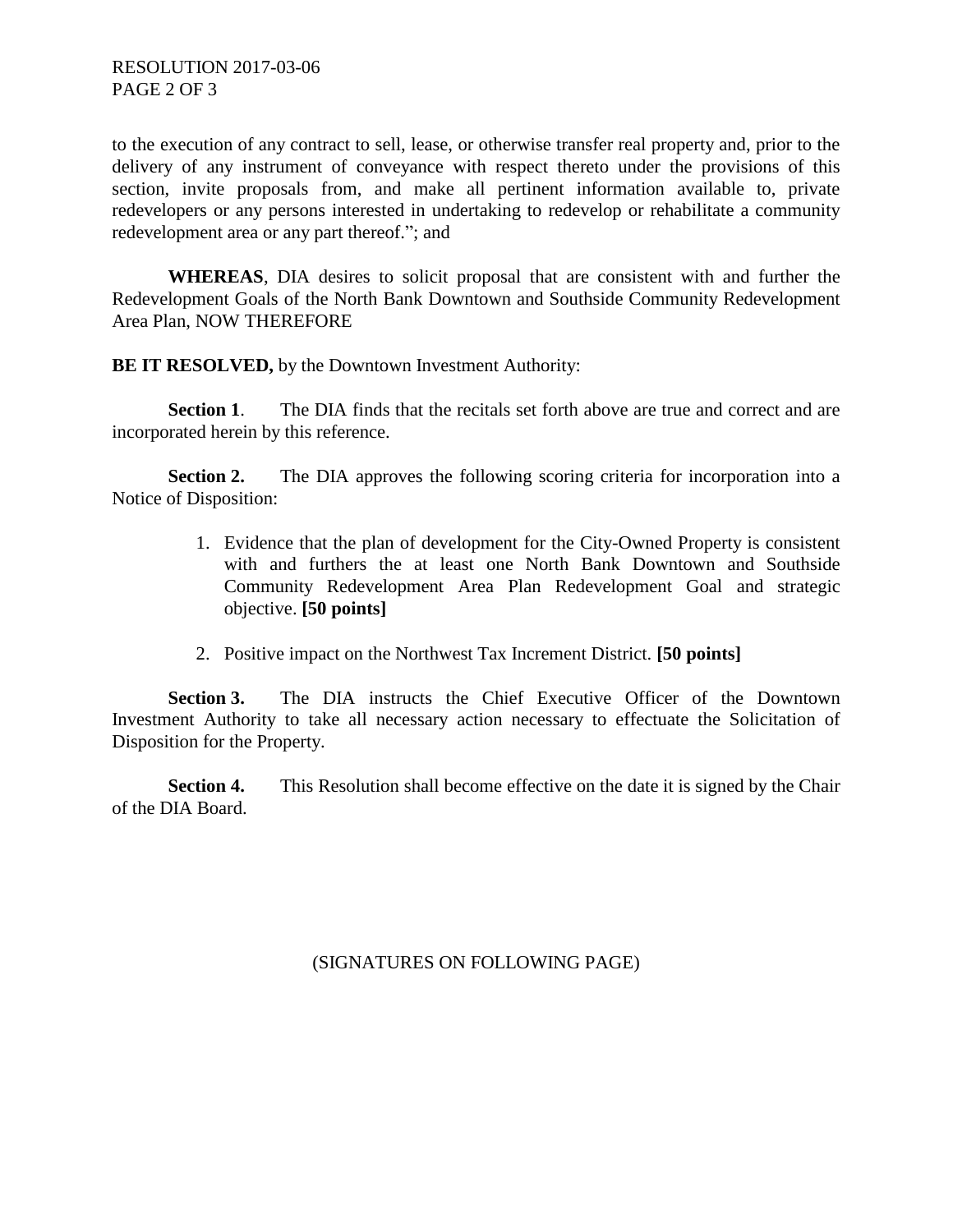RESOLUTION 2017-03-06 PAGE 3 OF 3

 $\overline{\phantom{a}}$  , where  $\overline{\phantom{a}}$ 

| WITNESS: | DOWNTOWN INVESTMENT AUTHORITY |  |
|----------|-------------------------------|--|
|          |                               |  |

James Bailey, Chairman Date

VOTE: In Favor: \_\_\_\_\_\_\_\_ Opposed: \_\_\_\_\_\_\_\_ Abstained: \_\_\_\_\_\_

FORM APPROVAL:

Office of General Counsel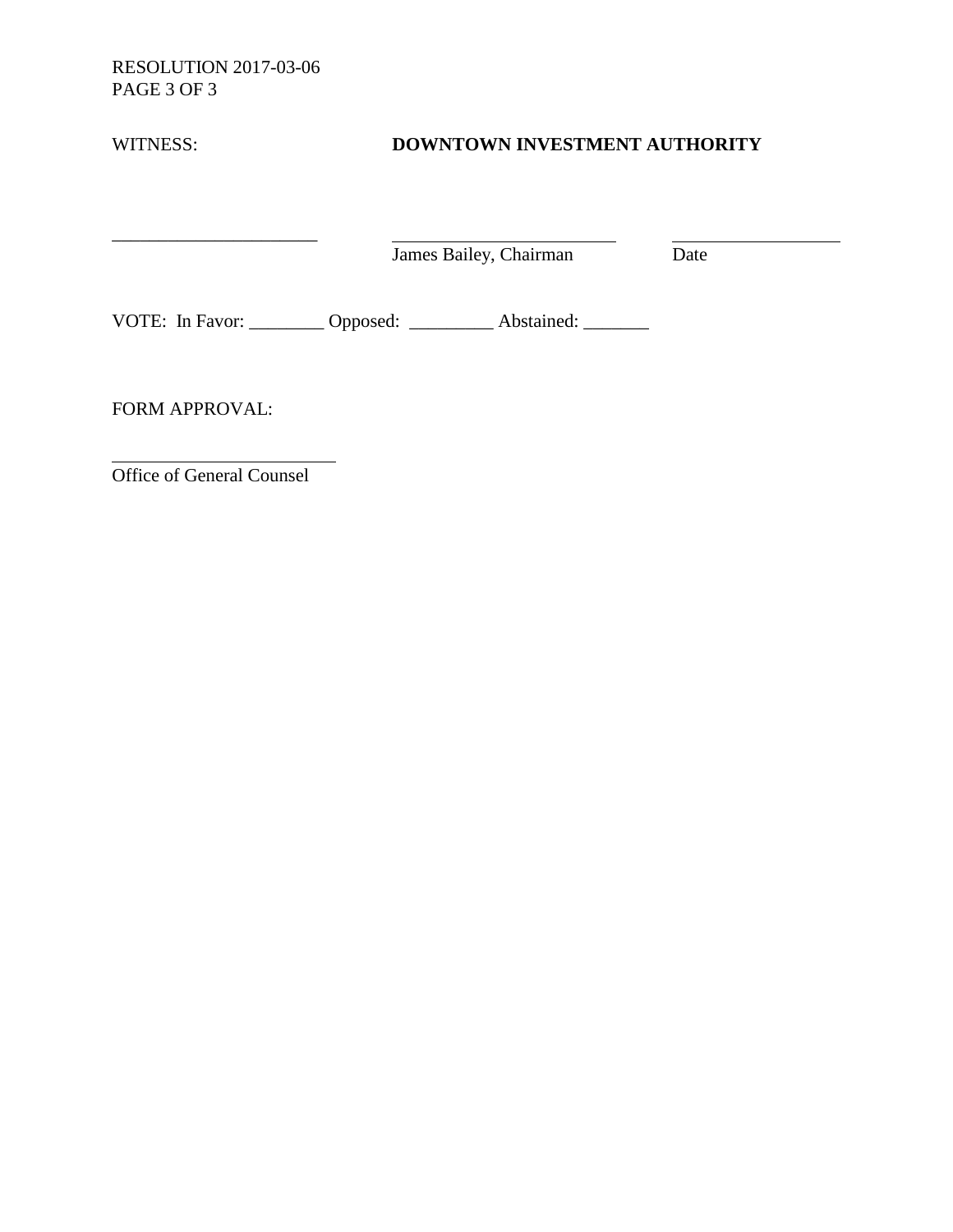**A RESOLUTION OF THE DOWNTOWN INVESTMENT AUTHORITY (THE "DIA") PLEDGING \$25,000 AS MATCHING FUNDS FOR A COMMUNITY DEVELOPMENT BLOCK GRANT ("CDBG") APPLICATION BEING SUBMITTED BY THE PLANNING AND DEVELOPMENT DEPARTMENT FOR THE CONSTRUCTION OF DEDICATED BICYCLE LANES ON LIBERTY STREET AND MYRTLE AVENUE; INSTRUCTING THE CHIEF EXECUTIVE OFFICER OF THE DIA TO TAKE ALL NECESSARY ACTION IN CONNECTION THEREWITH TO EFFECTUATE THE PURPOSES OF THIS RESOLUTION; PROVIDING FOR AN EFFECTIVE DATE.** 

**WHEREAS**, DIA is the designated Community Redevelopment Agency for the North Bank CRA, to which a Community Redevelopment Area Plan ("CRA Plan") was adopted by Ordinance 2014-0560-E; and

**WHEREAS**, Part 6 of the CRA Plan contemplates bycle treatment options on Liberty Street; and

**WHEREAS**, the Planning and Development Department is applying for CDBG funds to construct dedicated bicycle lanes on Liberty Street, a portion of which is within DIA's jurisdictional boundaries, and Myrtle Avenue, of which only a small portion is within DIA's boundaries, and the Planning and Development Department has demonstrated there is at least \$25,000 of work that will be conducted with the DIA's jurisdictional boundaries; and

**WHEREAS**, CDBG funds have a 1:1 local matching dollar requirement; and

**WHEREAS**, the Planning and Develoment Department has an identified source of matching revenue for the Myrtle Avenue segment; and

**WHEREAS**, the Planning and Development Department has asked that DIA provide \$25,000 as the remainder of the City's matching revenue; and

**WHEREAS**, the purpose of this Resolution 2017-03-07 furthers Redevelopment Goal No. 4 of the CRA Plan, which reads: "Improve walkability/bikeability and connectivity to adjacent neighborhoods and the St. Johns River while creating highly walkable nodes.", NOW THEREFORE

**BE IT RESOLVED, by the Downtown Investment Authority:** 

**Section 1.** The DIA finds that the recitals set forth above are true and correct and are incorporated herein by this reference.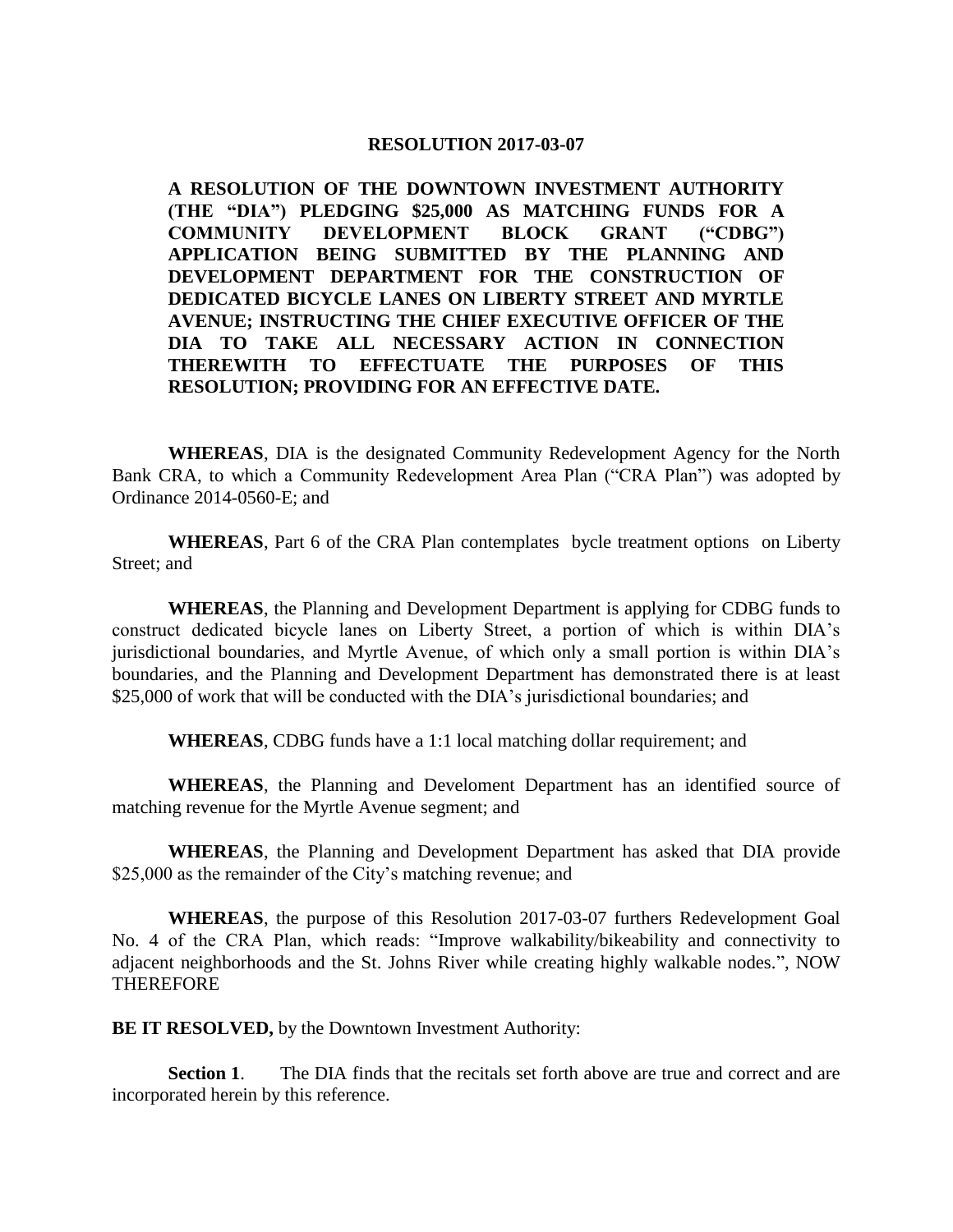**Section 2.** The DIA approves up to \$25,000 to be used as a portion of the City's matching funds for a CDBG application for the installation of dedicated bicycle lanes on Myrtle Avenue and Liberty Street.

**Section 3.** The DIA instructs the Chief Executive Officer of the Downtown Investment Authority to take all necessary action necessary to effectuate the purpose of this resolution.

**Section 4.** This Resolutionshall become effective on the date it is signed by the Chair of the DIA Board.

# WITNESS: **DOWNTOWN INVESTMENT AUTHORITY**

James Bailey, Chair Date

VOTE: In Favor: \_\_\_\_\_\_\_\_ Opposed: \_\_\_\_\_\_\_\_ Abstained: \_\_\_\_\_\_\_

FORM APPROVAL:

Office of General Counsel

\_\_\_\_\_\_\_\_\_\_\_\_\_\_\_\_\_\_\_\_\_\_